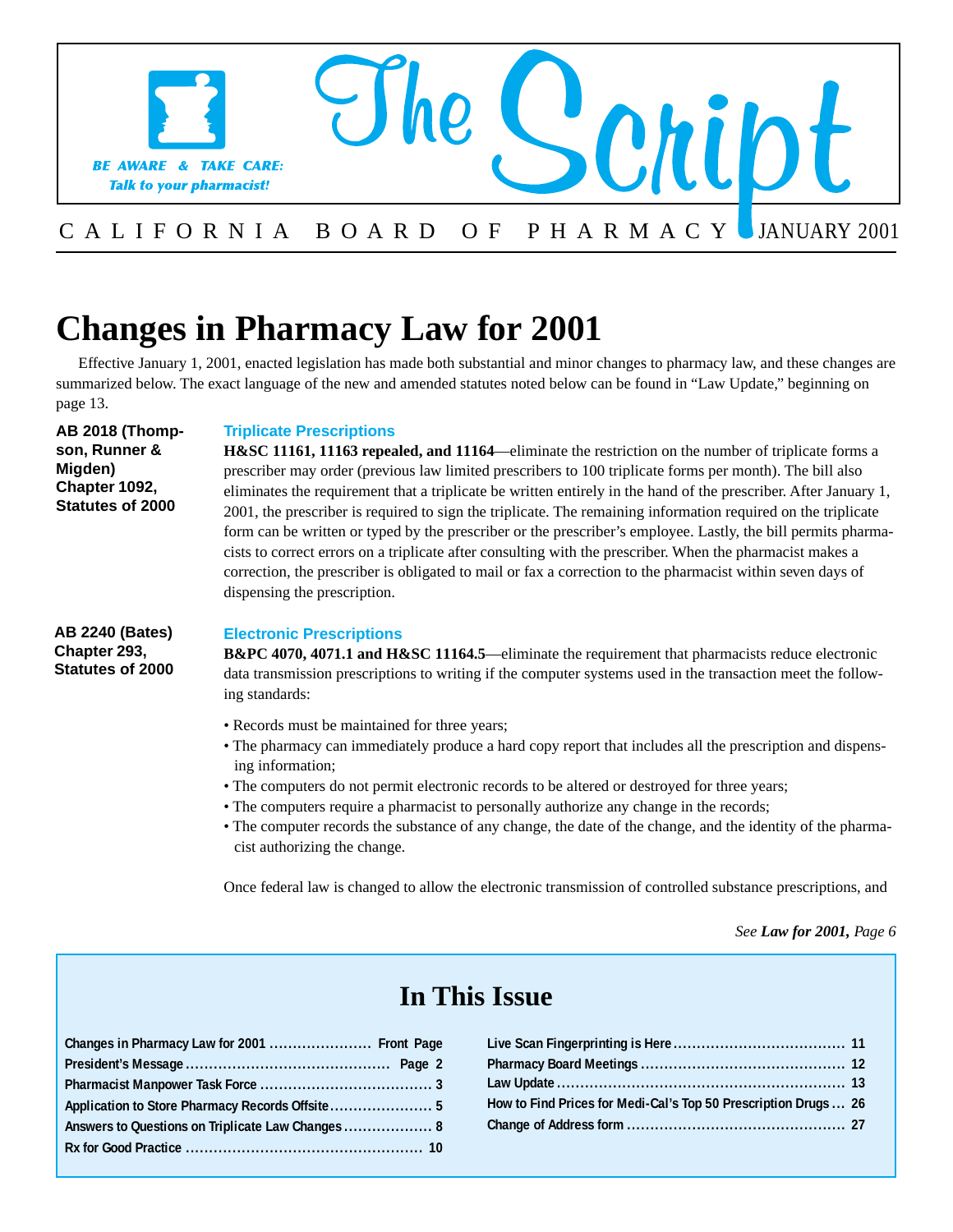

# **President's Message**

### **By Robert H. Elsner President, Board of Pharmacy**

On January 23, 2001, the Board's newly appointed Pharmacy Manpower Task Force–a working group to insure patient access to pharmacist's care and prescription services–will hold its first of several (perhaps many) public

meetings. Comprised of representatives of various pharmacy stakeholder organizations and entities, including the four schools of pharmacy, the task force will continue to meet over the coming year under the chairmanship of former Board President, Holly Strom, R. Ph., who also currently chairs the Board's Licensing Committee.

This meeting will be an open forum to encourage comments and recommendations from the profession and others. Future meetings will also allow for both written and verbal presentations, prior to the task force deliberations and crafting of a formal report. How long this task force will require to accomplish its charge and make recommendations back to the Board is uncertain. Early projections are that there will be a minimum of four meetings and possibly more—all open to the public and the profession.

The scope and format of the task force will be determined by the group itself, with the ultimate goal of coordinating efforts of the pharmacy profession to seek solutions to the pharmacy shortage in California. Though the manpower situation exists nationally, it is particularly critical in many of our state's communities and regions.

At its October meeting, the Board heard testimony—certainly a "preview" or glimpse of what the task force will be hearing at its initial meeting. Nearly 18 pharmacists, mostly representing the California Retailers Association, as well as several other individuals, presented testimony citing some of the problems they face, along with some suggested solutions:

- Allow reciprocity and accept the NABPLEX in California.
- Make the California exam all multiple choice, available online three times per year at testing centers.
- Allow central processing of prescriptions.
- Eliminate the clerk/typist from the ratio, and expand their duties.
- Revise the pharmacy technician training requirements.
- Allow pharmacists-in-charge to supervise more than one pharmacy at a time.
- Adopt regulations to expand pharmacy technician duties.

There was no debate nor Board response to these recommendations—not only because of time constraints but also because it would have been premature to pre-empt the function of the task force. Clearly, some of the recommendations may not be embraced by all stakeholders, or even by the Legislature—for a variety of reasons. On the other hand, some of the concepts may well be accepted in one form or another. But it was understood that these proposals, undoubtedly along with many others, and from many other interested parties, would be formally presented to the task force for its review and consideration.

While, as previously acknowledged, there are no simple answers to solving California's pharmacist shortage, the Board of Pharmacy and the Pharmacy Manpower Task Force are committed to trying and will have some specific recommendations in coming months. Again, all interested parties are encouraged to attend the task force meetings. The dates and locations of the meetings will be published in *The Script* and available on the Board's website: *[www.pharmacy.ca.gov.](www.pharmacy.ca.gov)* 

#### **June 2000 Exam Results**

After each California pharmacist licensure exam, the Board receives many inquiries regarding the pass/fail statistics. These statistics cannot be released to the public until they are presented to the Board. The June 2000 exam results were presented at the October Board meeting and can now be shared with everyone.

The exam consists of two components–multiple-choice and essay—and to pass, candidates must achieve a score of at least 75 on each segment. Of the 1,065 candidates taking the exam, 622 (58.4%) passed, 130 (12.2%) failed the multiple-choice segment, and 313 (29.4%) failed the essay segment.

The passing rate was higher than that of the June 1999 exam when 539 (56.7%) of the 950 candidates passed.

Interestingly, the passing rate for the 555 California pharmacy school graduates in June 2000 was 75.3%, and 39.7% for the 411 other U.S. pharmacy school graduates. For the 99 foreign pharmacy school graduates, the passing rate was 25.3%.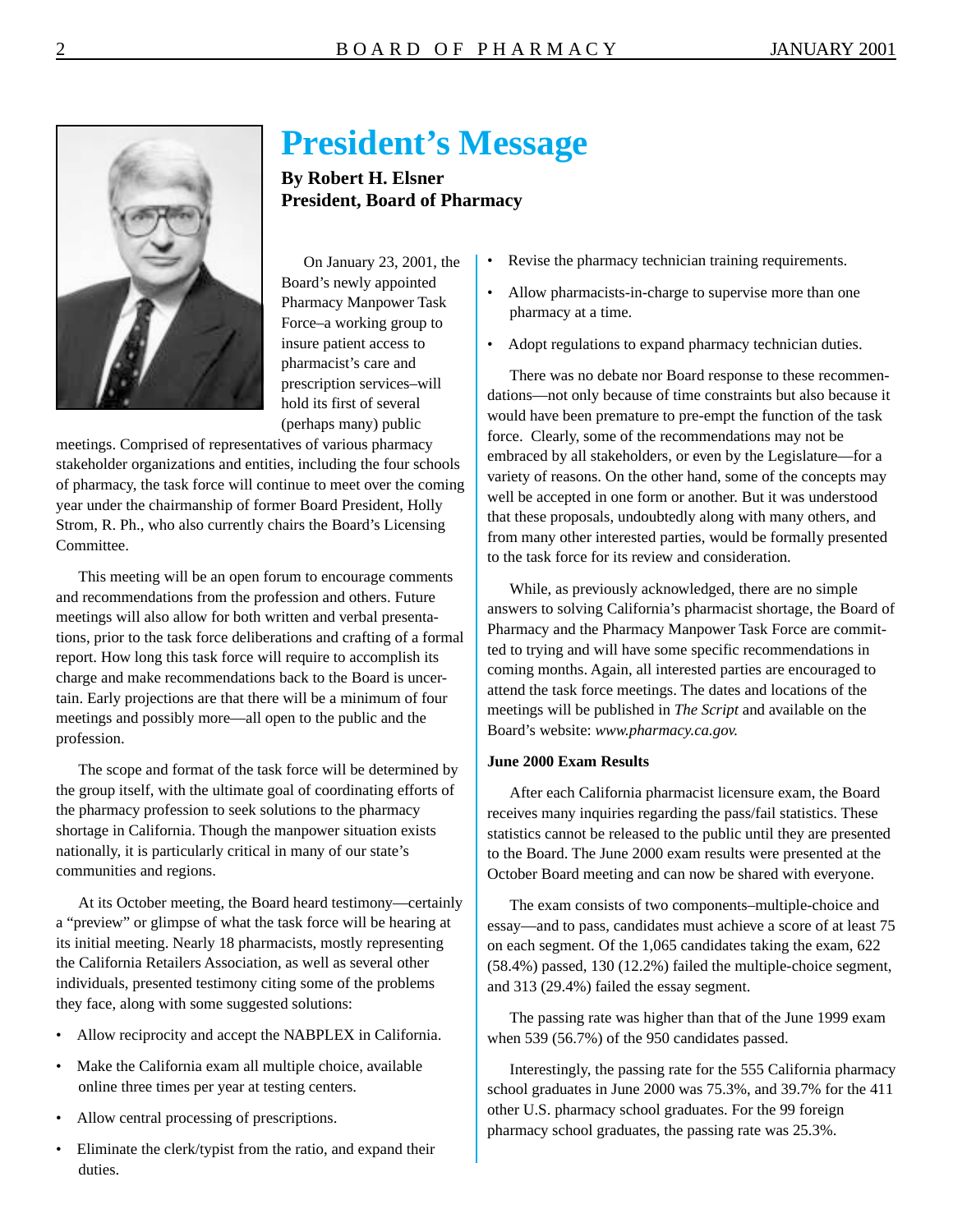# **PHARMACIST MANPOWER TASK FORCE MEETS JANUARY 23**

Over the last year, there has been much attention directed to the nationwide pharmacist shortage. The Board of Pharmacy acknowledges that such a shortage exists in the various parts of California and has concerns on how this shortage impacts the availability and safe delivery of pharmacist care to patients in these affected areas. The Board, therefore, has formed the Pharmacist Manpower Task Force—a working group to insure patient access to pharmacists' care and prescription services—to seek solutions to the pharmacist shortage and to coordinate the various efforts that may be currently underway by interested and affected parties. The task force will include Board members, Holly Strom, R.PH., and Don Gubbins, Jr., Pharm.D. and other profession and academic representatives:

- Fred G. Weissman, Pharm.D., J.D., Associate Dean for Academic Affairs, USC School of Pharmacy
- Katherine Knapp, Ph.D., Director for the Center for Pharmacy Practice Research and Development and Professor of Social and Administrative Sciences, Western University of Health Sciences
- Donald Floriddia, R.Ph., Ph.D., Associate Dean for Student Life, University of the Pacific
- Lloyd Y. Young, Pharm.D., Chairman of the Department of Clinical Pharmacy, USCF
- Harold J. Washington, Jr., Pharm.D., President of the California Pharmacists Association
- Alan Endo, Pharm. D., FCSHP, Director of Pharmacy, Riverside Community Hospital, California Society of Health System Pharmacists
- Dave Fong, Pharm.D., Senior Vice President of Pharmacy, Longs Drug Stores, California Retailers Association
- Nancy Stalker, Pharm.D., Vice President of Pharmacy Services of Blue Shield of California, California Association of Health Plans
- Ralph Duff, Sr., Pharm.D., California Employee Pharmacists Association
- Ralph Vogel, Pharm.D., President and Executive Director of the Guild for Professional Pharmacists
- John Perez, Director of Political Affairs, Local 324, United Food and Commercial Workers
- Arnold Godmintz, Consumer Representative
- Frederick Mayer, R.Ph., M.P.H., President of the Pharmacists Planning Service, Inc.
- Wayne Heine, California State Department of Personnel Administration

The task force anticipates holding at least four one-day meetings, which will be open to the public. **The first meeting is scheduled for January 23, 2001, at the Sheraton Gateway Hotel at the Los Angeles airport.** The dates and locations of subsequent meetings will be published in The Script and available on the Board's website: *<www.pharmacy.ca.gov>*.

The Board is very committed to this project and is seeking everyone's support and active participation.

# **Waivers for offsite records storage**

As of October 2000, section 1707 of the California Code of Regulations allows Board-licensed entities to store records offsite, pursuant to a completed and Boardapproved waiver form. Please see pages 4 and 5 for instructions and an application to store pharmacy records offsite. The exact language of section 1707 can be found in "Law Update" under California Code of Regulations on page 25.



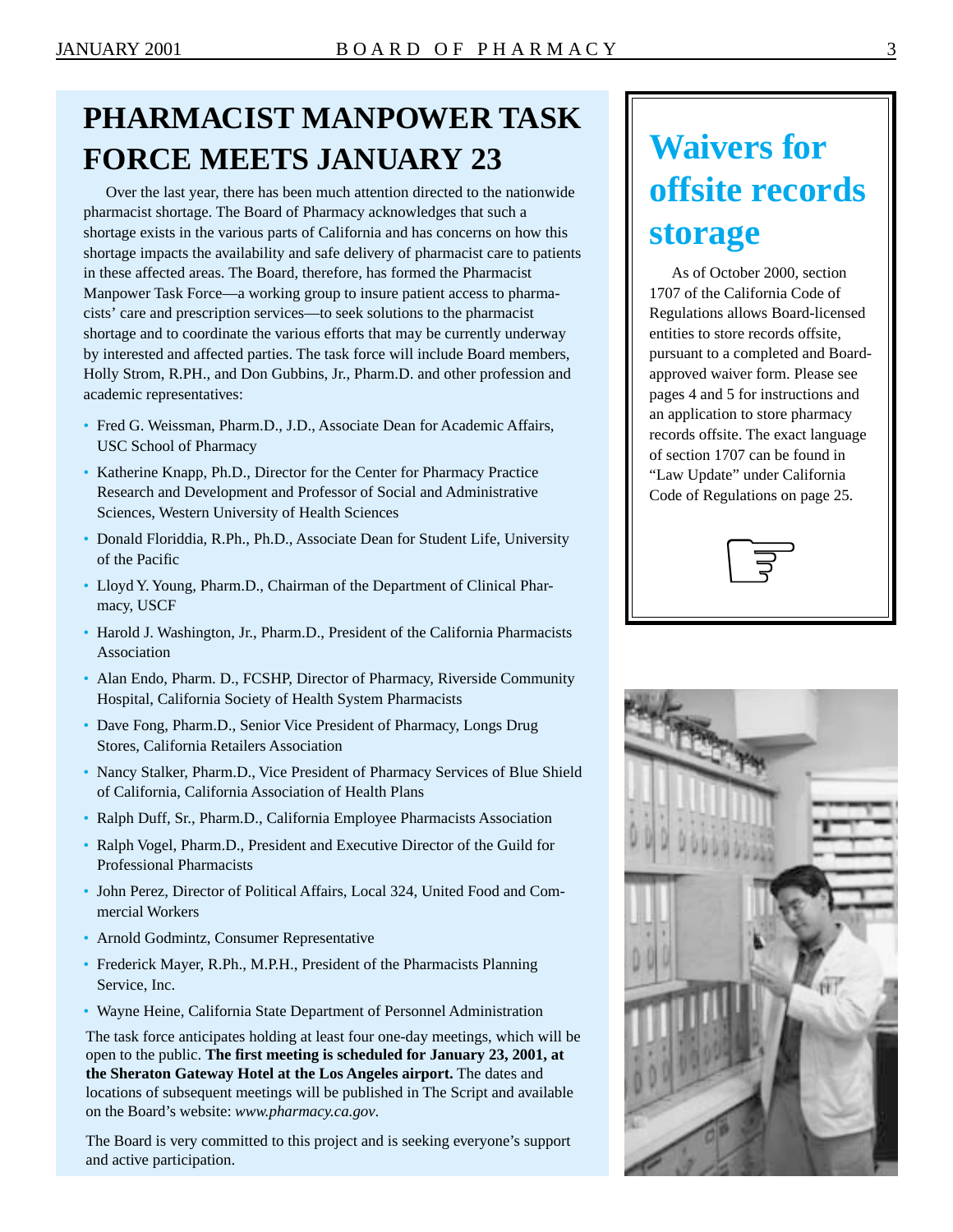

**California State Board of Pharmacy STATE AND CONSUMER SERVICES AGENC** 400 R Street, Suite 4070, Sacramento, CA 95814-6237 **DEPARTMENT OF CONSUMER AFFAIR**  Phone (916) 445-5014 **GRAY DAVIS, GOVERNO**  GRAY DAVIS, GOVERNO **GRAY DAVIS, GOVERNO** Fax (916) 327-6308

# **Instructions for Completing an Application for Waiver To Store Records Offsite**

**NOTE TO APPLICANT**: If waiver is approved, store approved waiver in the pharmacy with the self-assessment form.

California law requires pharmacies and other licensed facilities to maintain records and other documentation of the acquisition and distribution of dangerous drugs and dangerous devices for three years. Additional requirements exist in federal law. California law requires that these records be retained in readily retrievable form. Specific provisions regarding the storage and maintenance of records are found in various California laws, including:

Business and Professions Code sections 4081, 4105, 4333 Health and Safety Code sections 11159, 11164, 11179, 11205 Code of Regulations, Division 17, Title 16, sections 1707, 1707.1, 1717.4, 1718

The Board of Pharmacy is authorized to grant waivers to allow offsite storage of records under specific provisions provided in California Code of Regulations section 1707. The attached form is the application for the waiver for offsite storage of pharmacy records. Other board-licensed facilities may obtain waiver applications by contacting the board. A copy of the regulation is attached for your information.

 upon the request of the board or another authorized officer of the law. The board requests All records stored offsite must be kept in a secure area to prevent unauthorized access. Examples of reasonable storage areas are records maintenance facilities or commercial storage centers. The licensee must be able to produce the records within two business days that the waiver, if approved, be kept in the pharmacy.

 All prescription records for non-controlled substances must be kept in the pharmacy for one year from the date of dispensing. All prescription records for controlled substances must be kept in the pharmacy for two years from the date of dispensing.

A waiver for offsite storage of records is not needed if the records are kept in a storage area at the same address or adjoining the licensed premises.

The Board of Pharmacy will review the information you provide on the attached form. If the waiver for offsite storage of records is approved, a signed copy of the form will be returned to you within 30 days. However, until you receive a board-signed copy of the form, offsite storage of records is not authorized.

A new waiver for offsite storage of records is needed if the records are moved to a different offsite location.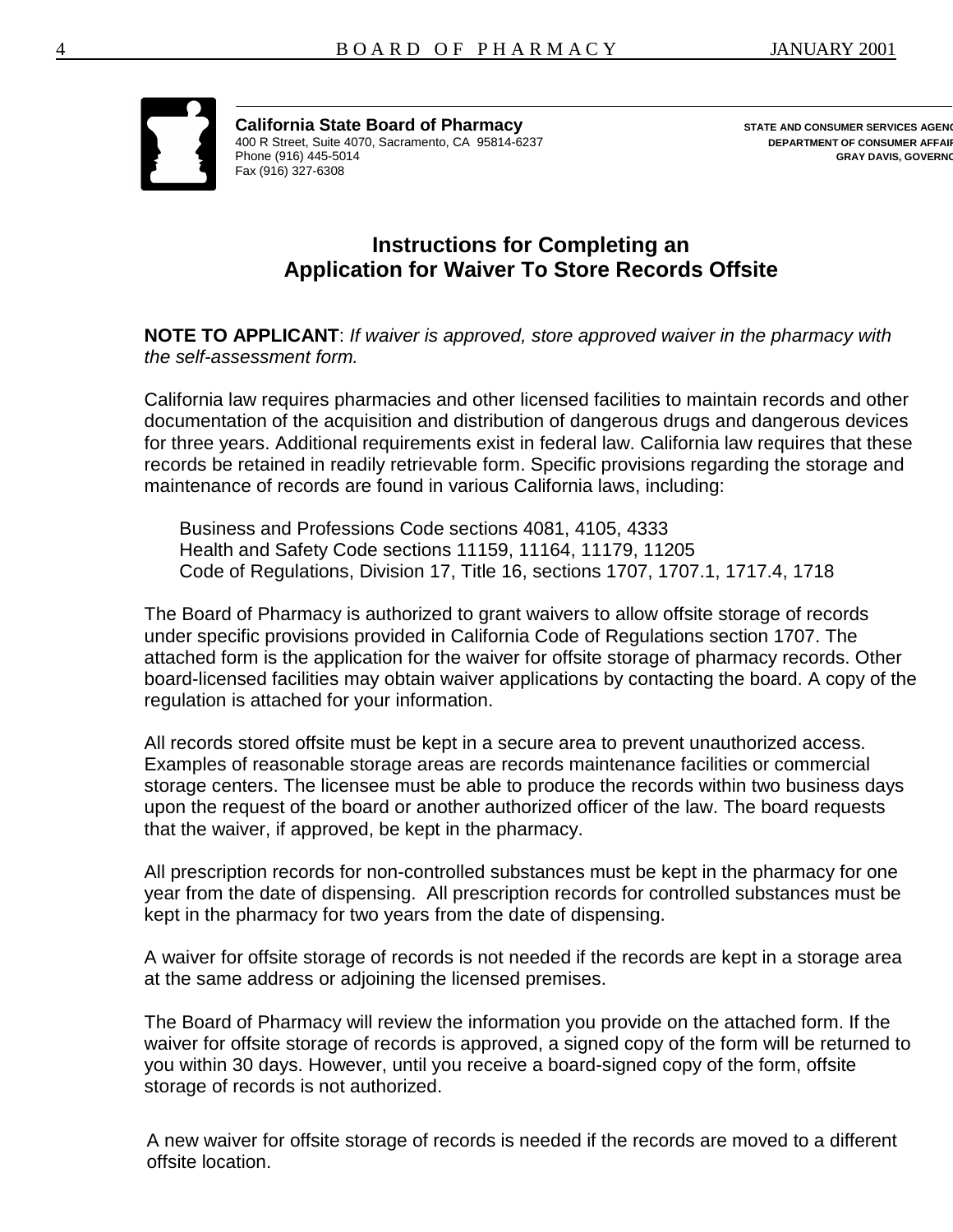

| C٧ | California    |
|----|---------------|
| RS | 400 R Street, |
| ЭR | Phone (916)   |
|    | Fax (916) 327 |
|    | Website - ww  |
|    |               |

**California State Board of Pharmacy**  400 R Street, Suite 4070, Sacramento, CA 95814-6237 Phone (916) 445-5014 Fax (916) 327-6308 Website - www.pharmacy.ca.gov

**STATE AND CONSUMER SERVICES AGENCY DEPARTMENT OF CONSUMER AFFAIRS GRAY DAVIS, GOVERNOR** 

# **APPLICATION TO STORE PHARMACY RECORDS OFFSITE**

#### **Upon return of the signed, approved waiver from the board, please keep the signed copy in the licensed premises with the self-assessment form.**

Please type or print

| Name of pharmacy:                                           |      |              |          | Pharmacy license number:                  |
|-------------------------------------------------------------|------|--------------|----------|-------------------------------------------|
| Address of pharmacy:<br>Number and Street                   | City | State        | Zip Code | Telephone number of pharmacy              |
| Address of where records will be kept:<br>Number and Street | City | <b>State</b> | Zip Code | Telephone number of off site<br>location: |
| Name of person requesting waiver:                           |      |              |          | Position with pharmacy:                   |
| Name of pharmacist-in-charge:                               |      |              |          | California pharmacist license<br>number:  |

The board may cancel the authority to store required records offsite.

The pharmacy and the pharmacist-in-charge listed above have not failed to produce records pursuant to section 4081 of the California Business and Professions Code or falsified records covered by section 4081 of the California Business and Professions Code within the proceeding five years.

 and accurate and the pharmacy will comply with requirements for section 1707 of the California Code of Regulations. I certify under penalty of perjury of the laws of the state of California that all information provided on this application is true

| Signature of person authorized to request waiver | <b>Print Name</b> | Date |  |
|--------------------------------------------------|-------------------|------|--|
|                                                  |                   |      |  |
|                                                  |                   |      |  |
|                                                  |                   |      |  |

Signature of pharmacist-in-charge **Print Name** Print Name Date

#### **OFFSITE WAIVER APPROVAL**

| <b>Waiver Number:</b>              | Date Approved: |
|------------------------------------|----------------|
| <b>Board-Authorized Signature:</b> |                |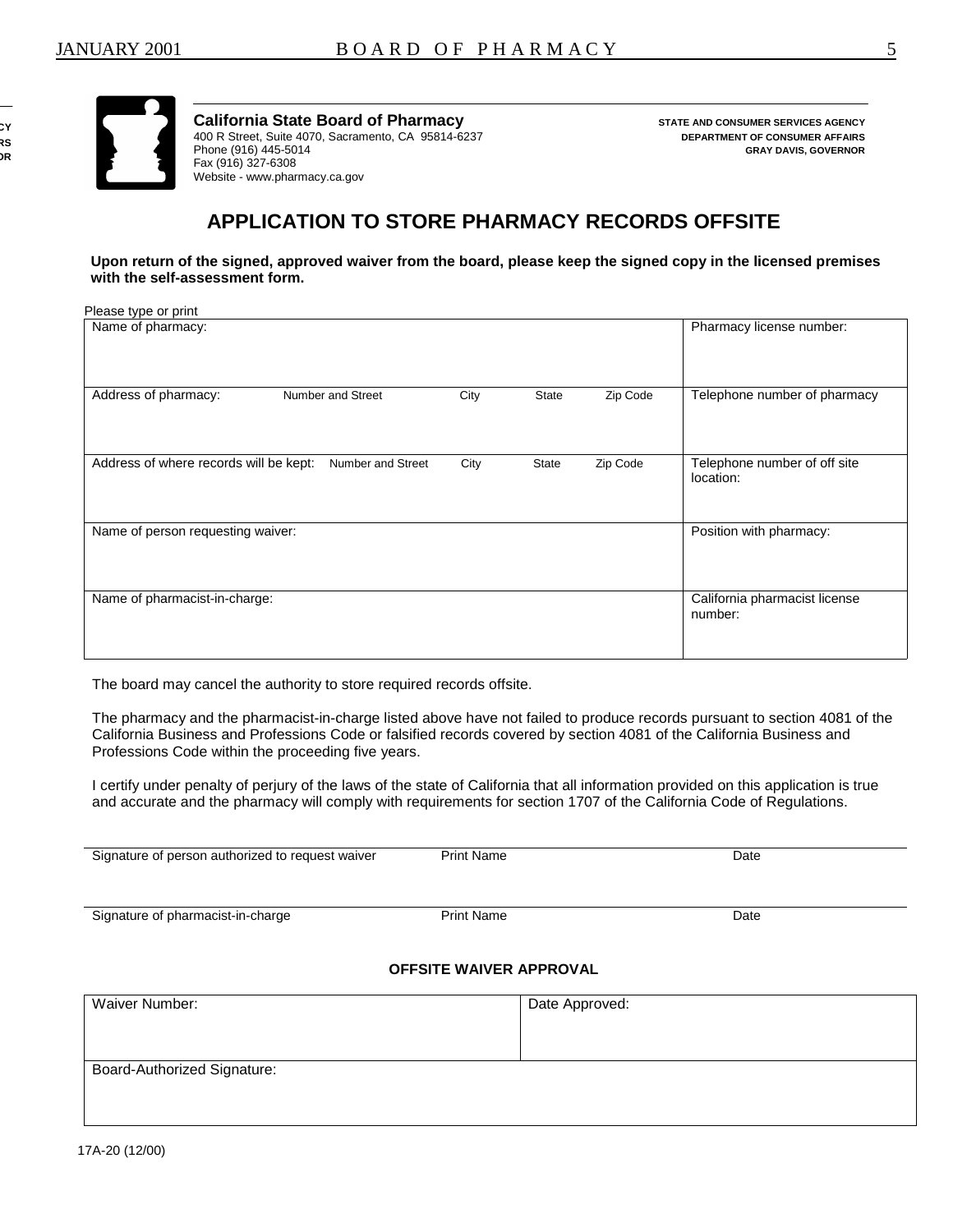*Law for 2001 Continued from Page 1* 

**AB 2899 (Committee on Health) Chapter 858, Statutes of 2000** 

**SB 550 (Johnston) Chapter 8, Statutes** 

**of 2000** 

**AB 1496** 

**2000** 

the federal rules are approved by the Board and the Department of Justice, this bill will permit such transmissions in California.

#### **Chart Orders**

**B&PC 4019**—permits a health care provider in a hospital to sign medication orders for another provider's patient. Current law requires the patient's health care provider to sign all chart orders on his/her next visit to the hospital.

#### **Dronabinol**

**H&SC 11056**—(effective March 29, 2000) rescheduled dronabinol (or Marinol) from a Schedule II controlled substance to a Schedule III controlled substance. Criminal penalties for violations related to dronabinol remain those for a Schedule II controlled substance.

#### **Medical Device Retailers**

**B&PC 4139**—(effective July 1, 2001) moves the medical device retailer (MDR) program from the Board to the Department of Health Services (DHS). After that date, each MDR must apply to the DHS for licensure as a "home medical device retail facility." Because the amount of over-the-counter medical equipment that is sold pursuant to a prescription has increased, the number of facilities to be licensed will likely also increase. The Board will continue to issue and renew MDR licenses until July 1, 2001, and those licenses will be valid for one year after the date of issue. After July 1, 2001, any entity seeking to obtain or renew a license must apply to the DHS. During July 1, 2001, to July 1, 2002, MDRs who are licensed with the Board must apply for licensure with the DHS. Affected MDRs will receive information about the transition in the future after the details have been worked out. The bill also moves the exemptee examination and registration provisions for MDRs to the DHS.

#### **Optometric Prescribing**

**B&PC 3041**—expands prescribing authority to allow optometrists who are certified to use therapeutic pharmaceutical agents to prescribe the following drugs for the treatment of eyes:

- All oral analgesics that are not controlled substances.
- Codeine with compounds (three-day restriction).
- Hydrocodone with compounds (three-day restriction).
- All topical anti-allergy agents (including steroids).
- All topical anti-inflammatories (including steroids).
- All topical antibiotic agents.
- All topical hyperosmotics.
- Topical anti-glaucoma agents.
- All oral antihistamines.
- Prescription oral nonsteroidal antiinflammatory agents (three-day restriction).
- All topical antiviral medications and oral acyclovir.
- The following oral antibiotics:
	- 1. tetracyclines
	- 2. dicloxacillin
	- 3. amoxicillin

4. amoxicillin with clavulanate



**(Olberg)Chapter 837, Statutes of** 

#### **SB 929 (Polanco)Chapter 676, Statutes of 2000**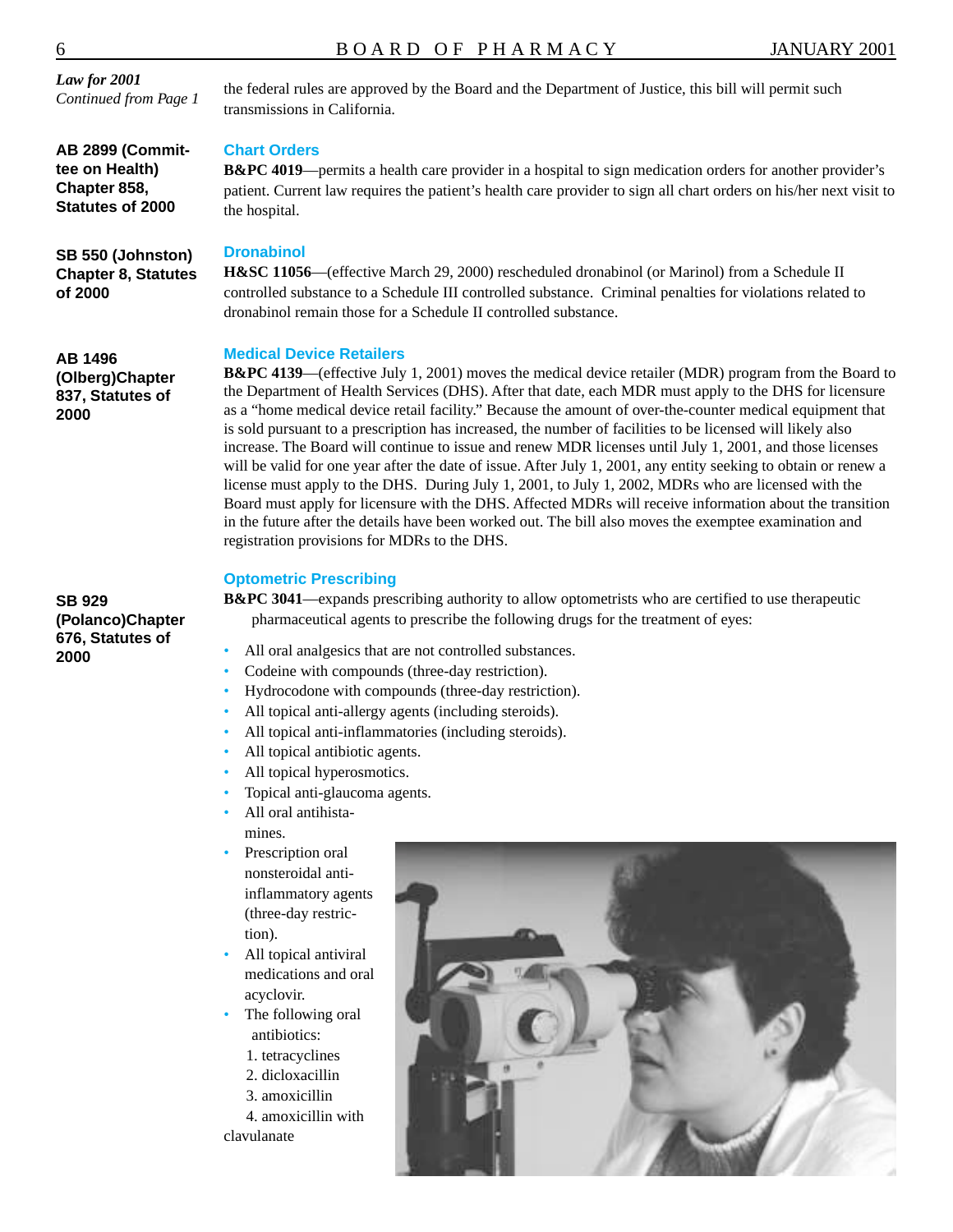- 5. erythromycin
- 6. clarythromycin
- 7. cephalexin
- 8. cephadroxil
- 9. cefaclor
- 10. trimethoprim with sulfamethoxazole
- 11. ciprofloxacin
- 12. azithromycin

Pharmacists may dispense prescriptions for these drugs when written by appropriately certified optometrists for treatment of the eyes.

#### **Pharmacy Quality Assurance Programs**

**SB 1339 (Figueroa) Chapter 677, Statutes of 2000** 

**B&PC 4125**—requires all pharmacies to establish quality assurance programs designed to reduce the incidence of medication errors. Documents created in the course of these quality assurance programs are considered peer review documents and are not subject to discovery. The Board of Pharmacy is required to adopt regulations specifying the requirements of quality assurance programs before September 1, 2001.

#### **Ambulance Restocking**

**SB 1554 (Business B&PC 4119**—permits pharmacies to resupply ambulances with dangerous drugs and dangerous devices pursuant to an itemized written order from the emergency services provider. These dangerous drugs or dangerous devices are to be used exclusively in conjunction with ambulance services. Records regarding this activity must be retained in the pharmacy for three years.

#### **Internet Pharmacy**

**B&PC 4067**—permits the Board to issue citations and fines up to \$25,000 per violation for dispensing a dangerous drug or dangerous device on the Internet without a valid prescription. This provision is designed to target Internet drug sales that do not require a prescription or provide a prescription via the Internet site without a good faith examination.

#### **Medication Errors**

**H&SC 1339.63**—requires general acute care hospitals, special hospitals, and surgical clinics, as a condition of licensure, to adopt a formal plan to eliminate or substantially reduce medication-related errors. The bill requires each facility's plan to be provided to the State Department of Health Services by January 1, 2002, and to be implemented by January 1, 2005. This requirement is in addition to the quality assurance program required by SB 1339 as it pertains to the operation of the entire facility, not just the pharmacy. However, it is likely that the quality assurance program required by SB 1339 would be consistent with this requirement.

#### **Medical Records**

**Civil Code 56.07, 56.10 and 56.11 and H&SC 12311**—amend existing law to prohibit the disclosure of medical information between corporations and their subsidiaries and affiliates. The Gramm-Leach-Bliley Act passed by Congress permitted the merger of financial services companies with insurers, but did not prohibit the sharing of patient information between the parent company and its subsidiaries. This bill is intended to prohibit that sharing of information. In addition, the bill requires corporations and other organizations maintaining medical information to provide copies of patient records to patients at no charge. Lastly, the bill specifies new standards for the appropriate release of patient medical information and allows patients to insert written addenda into their medical records in response to any data the patient believes is incorrect or incomplete.

**and Professions) Chapter 836, Statutes of 2000** 

**SB 1828 (Speier) Chapter 681, Statutes of 2000** 

**SB 1875 (Speier Chapter 816, Statutes of 2000** 

**SB 1903 (Speier) Chapter 1066, Statutes of 2000**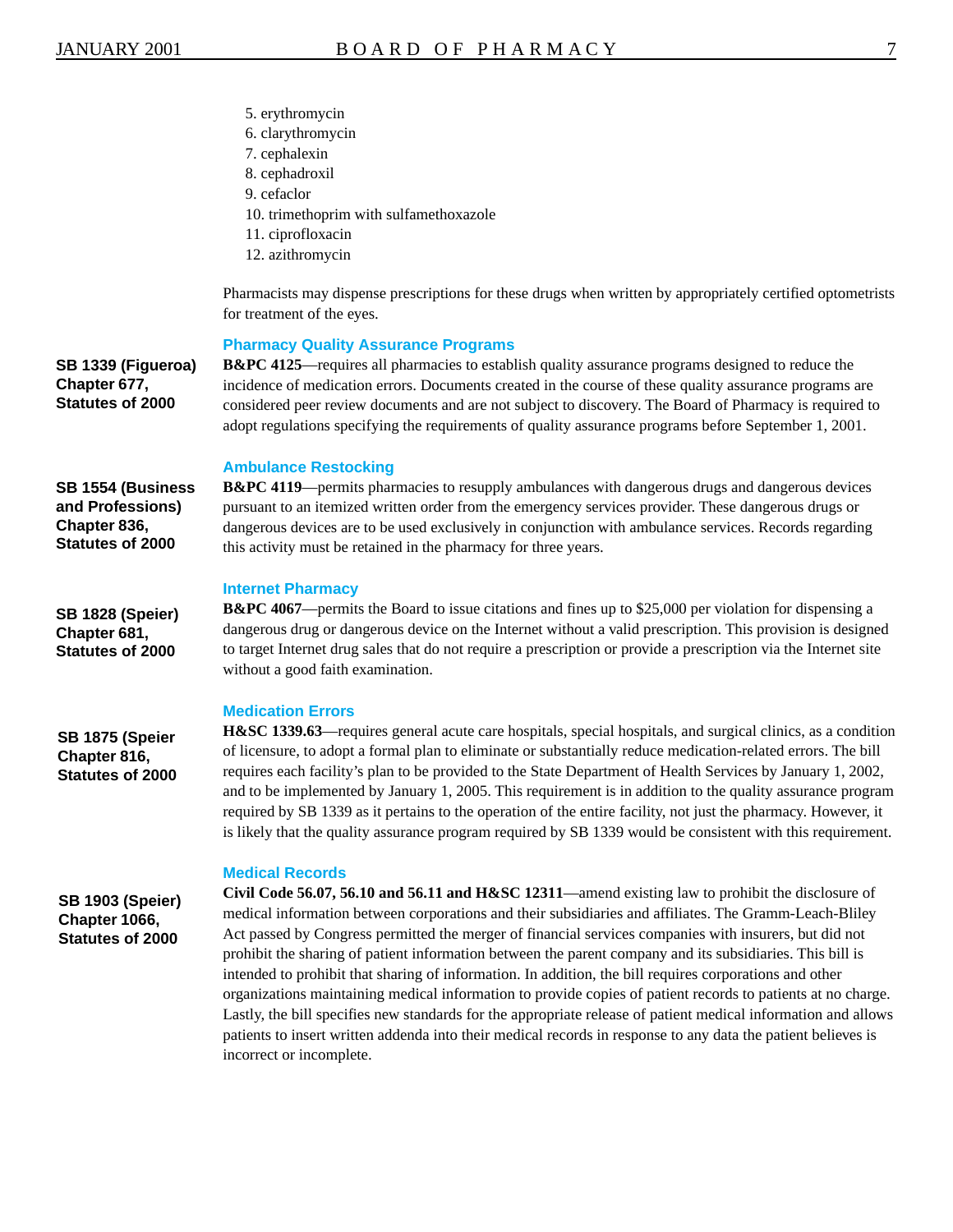# **Answers to Questions on Triplicate Law Changes**

- **Q. Changes in the amended Health &Safety Code 11164 (AB 2018) appear to make Schedule II prescription requirements less stringent than those of Schedules III and IV. Is that true?**
- A. That is true. The changes do require that fewer things on a Schedule II prescription be in the prescriber's handwriting than on prescriptions for Schedules III and IV controlled substances. For example, beginning in January 2001, on a Schedule II prescription only the prescriber's name must be in his or her handwriting. The date, patient's name and address, drug's name, quantity, strength and directions for use, the prescriber's address, type of licensure and DEA number may be typed or handwritten by the prescriber or his or her employee. And except for Schedule II prescriptions written for terminally ill patients pursuant to Health and Safety Code 11159.2, all other Schedule II prescriptions must still be written on a triplicate form.

However, for Schedules III and IV prescriptions, the date, prescriber's signature, patient's name, drug name, quantity and directions for use must be handwritten by the prescriber. See the table below:

| <b>Element</b>                | <b>Schedule II</b> | Schedule III & IV |
|-------------------------------|--------------------|-------------------|
| Date                          |                    |                   |
| <b>Patient Name</b>           |                    |                   |
| <b>Patient Address</b>        |                    |                   |
| Drug Name                     |                    |                   |
| Quantity                      |                    |                   |
| <b>Directions</b>             |                    |                   |
| <b>Prescriber Name</b>        |                    |                   |
| <b>Prescriber Address</b>     |                    |                   |
| Prescriber Telephone          |                    |                   |
| <b>DEA</b> Number             |                    |                   |
| <b>License Classification</b> |                    |                   |
| Prescriber Signature          |                    |                   |

 $\checkmark$  — Elements of a prescription that must be written by the prescriber.



### **Q. Why can't I just follow the new Schedule II requirements when dispensing Schedules III and IV drugs?**

A. Under both federal and state law, prescription requirements for Schedules III and IV drugs are treated separately from those of Schedule II drugs. The new changes for dispensing apply only to Schedule II drugs. Although there is an inconsistency between the new Schedule II dispensing requirements and those of Schedules III and IV drugs, the requirements for Schedules III and IV prescriptions are unchanged and will continue to be enforced.

### **Q. Do changes approved by the prescriber require a new triplicate form to be issued?**

A. No. After consulting with the prescriber and receiving approval for a change on a Schedule II prescription, the pharmacist may dispense the prescription with the changes. There are several options for documenting the changes authorized by the prescriber: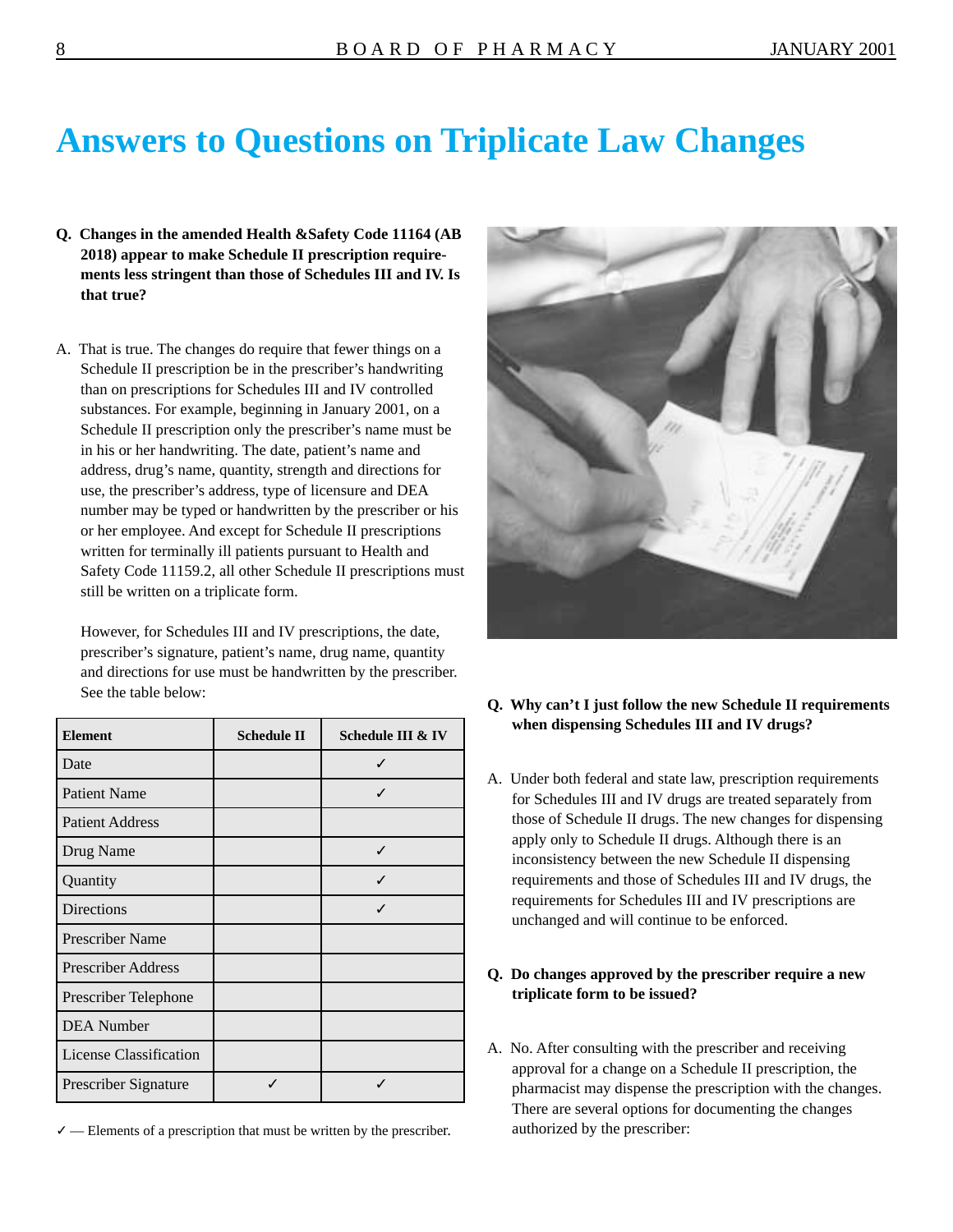- 1. The pharmacist may fax a photocopy of the triplicate prescription (with the changes added to the photocopy) to the prescriber for his or her signature, and have the prescriber sign the faxed photocopy and fax or mail it back to the pharmacy;
- 2. The prescriber may fax or mail to the pharmacist the prescription, rewritten on an ordinary prescription form and containing the corrections and prescriber's signature, or
- 3. The prescriber may correct his/her copy (adding a second signature for the corrections) of the triplicate and fax or mail it to the pharmacy.

Regardless of which option is chosen from the above list, the prescriber must fax or mail the correction to the pharmacist within seven days of the prescription being dispensed. The pharmacist must attach the correction document (one of the above) to the triplicate prescription form retained by the pharmacy.

It is particularly important for pharmacists to document their contact with the prescriber and to retain that record and any hard copy documents that are faxed to the prescriber.

- **Q**. **Since corrections to triplicate prescription forms can now be faxed, can the triplicate be faxed to a pharmacy for dispensing instead of sending the triplicate itself?**
- A. No. The law still requires that the pharmacist be in possession of a triplicate form before dispensing the prescription. Pharmacies must still forward the original triplicate form to the

Department of Justice and comply with CURES reporting requirements.

- **Q. The prescriber did not indicate the strength of the Schedule II drug on the triplicate prescription. Is it legal for the pharmacist to check with the prescriber for the appropriate strength and dispense that to the patient?**
- A. Yes. Section 11164 of the Health & Safety Code permits a pharmacist to dispense a prescription with an error or errors (the absence of a strength would be an error) provided the pharmacist first consults with the prescriber and the prescriber sends a correction.
- **Q. What changes are considered "corrections" versus an incomplete triplicate that must be returned to the prescriber?**

A. Schedule II prescriptions must be returned to the prescriber if they lack any of the following:

- Issue date,
- Prescriber's name,
- Prescriber's signature,
- Patient's name, or
- Name of the drug to be dispensed.

Other errors are subject to correction through consulting with the prescriber and the subsequent submission of a written correction by the prescriber.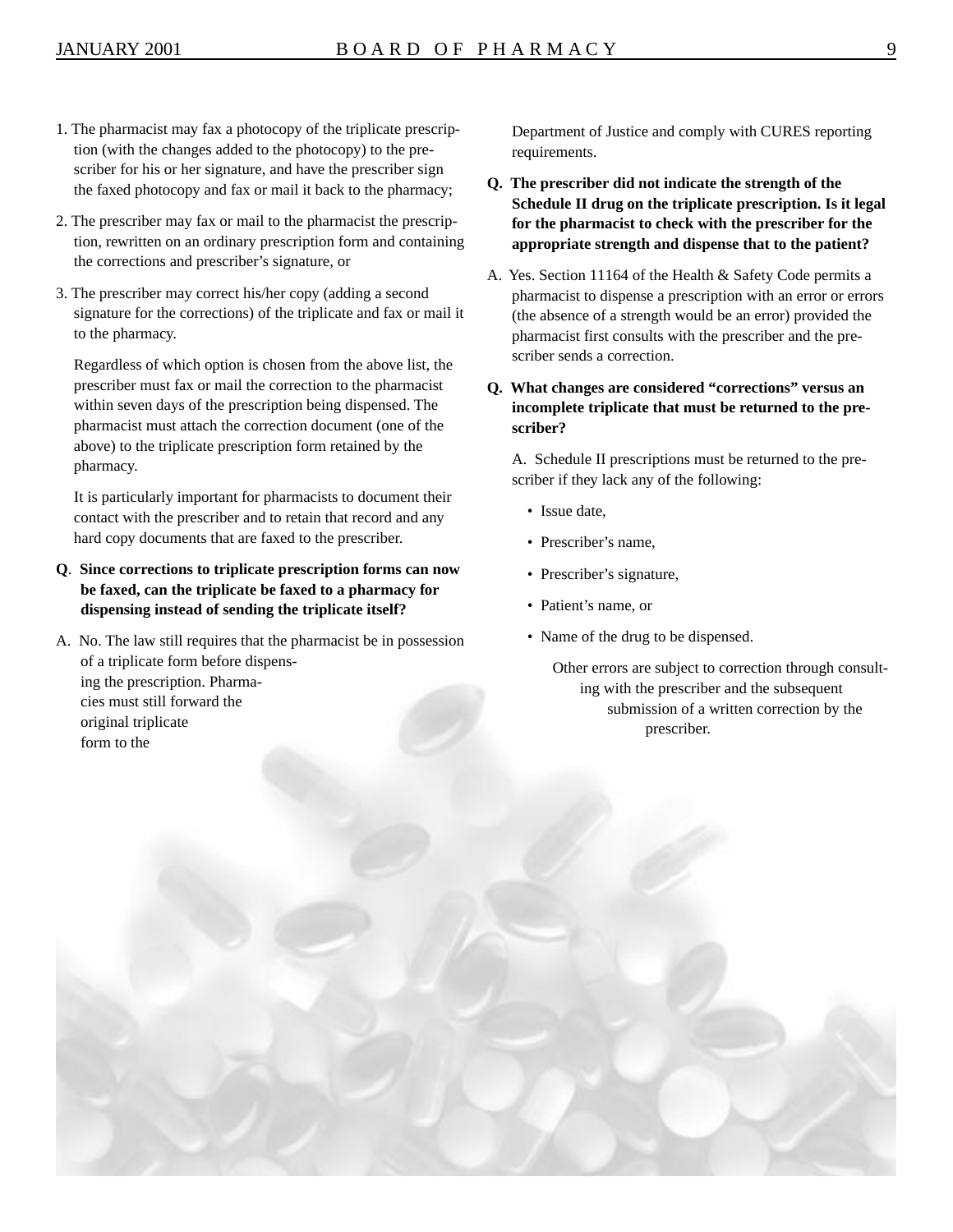# **Rx for Good Practice**

In day-to-day pharmacy practice, unusual situations sometimes occur, generating questions. So to help our licensees with questions whose answers may or may not be found in the pharmacy law book, "Rx for Good Practice" will be featured in each issue of The Script. If you have a question you would like to see answered in this column, please fax your question to *The Scrip*t at (916) 327-6308 or e-mail it to the editor at *[hope\\_tamraz@dca.ca.gov](mailto:hope_tamraz@dca.ca.gov)*.

- **Q. Can a California pharmacist fill a prescription written by a military-based physician, even though the prescribing physician is not licensed in California?**
- A. Military dependents often obtain prescriptions from their military base facilities but take them to California retail pharmacies for filling. In many cases the physicians are not licensed in California. Section 1301.13 of Title 21, Code of Federal Regulations (21 CFR) allows individual practitioners who practice in federal, state, or local hospitals or other institutions (when engaging in their official duties) to administer, dispense, or prescribe controlled substances under the Drug Enforcement Administration (DEA) registration of the government institution in lieu of being individually registered.

The guidelines for dispensing prescriptions from out-of-state prescribers employed at federal medical institutions are:

- Schedule II controlled substance prescriptions must be written on Bureau of Narcotics Enforcement triplicate forms and contain:
	- (a) The federal medical institution's DEA-issued number and the individual prescriber's state license number preceded by the two-character state alpha code (e.g., AB 1234567, NV 654321) written or printed in the upper right corner of the form, directly above the triplicate serial number.
	- (b) When space permits, the facility name will be printed below the prescriber's name in the upper left corner of the form, directly above the facility address.
	- (c) "GOVERNMENT FACILITY EXEMPT PRE-SCRIBER" will be printed just below the quantity boxes on the face of every GFEP prescription issued.
	- (d) The "NOT VALID AFTER" date at the bottom of the form will reflect a two-year period (rather than five years).

Requests for additional information or further clarification of the instructions regarding Schedule II controlled substance prescriptions should be directed to the BNE at (916) 227- 4050 or (916) 227-4051.

- **Schedule III, IV, and V prescriptions** must contain the federal institution's registration number and an internal identifying code number for the prescriber pursuant to section 1301.24(c)(5) of the CFR. That code number (can be numbers, letters, or a combination) will be a suffix to the facility's DEA number and preceded by a hyphen (e.g., ZS 1234567-PP8910). Additionally, section 1301.21 (c)(6) 21 CFR directs such facilities to have available at all times a current list of the prescribers and their internal codes. Civilian pharmacists may contact the facility to verify the prescriber'' identity.
- **Q. By March 31, 2001, all PICs are to have completed a new pharmacy self-assessment form. Will the Board be mailing the forms out to each pharmacy?**
- A Recent changes to pharmacy law necessitate appropriate changes to the self-assessment forms, and these changes require regulatory action. Once the regulation is adopted, the Board will publish the new forms on its website and mail the new form to each pharmacy. Among the proposed changes is a new due date for completing these forms, but until the new forms are ready, PICs will continue to complete the current form by March 31, 2001. If you need a copy of the form, you may request it from the Board or download it from the Board's website (*<www.pharmacy.ca.gov>*).

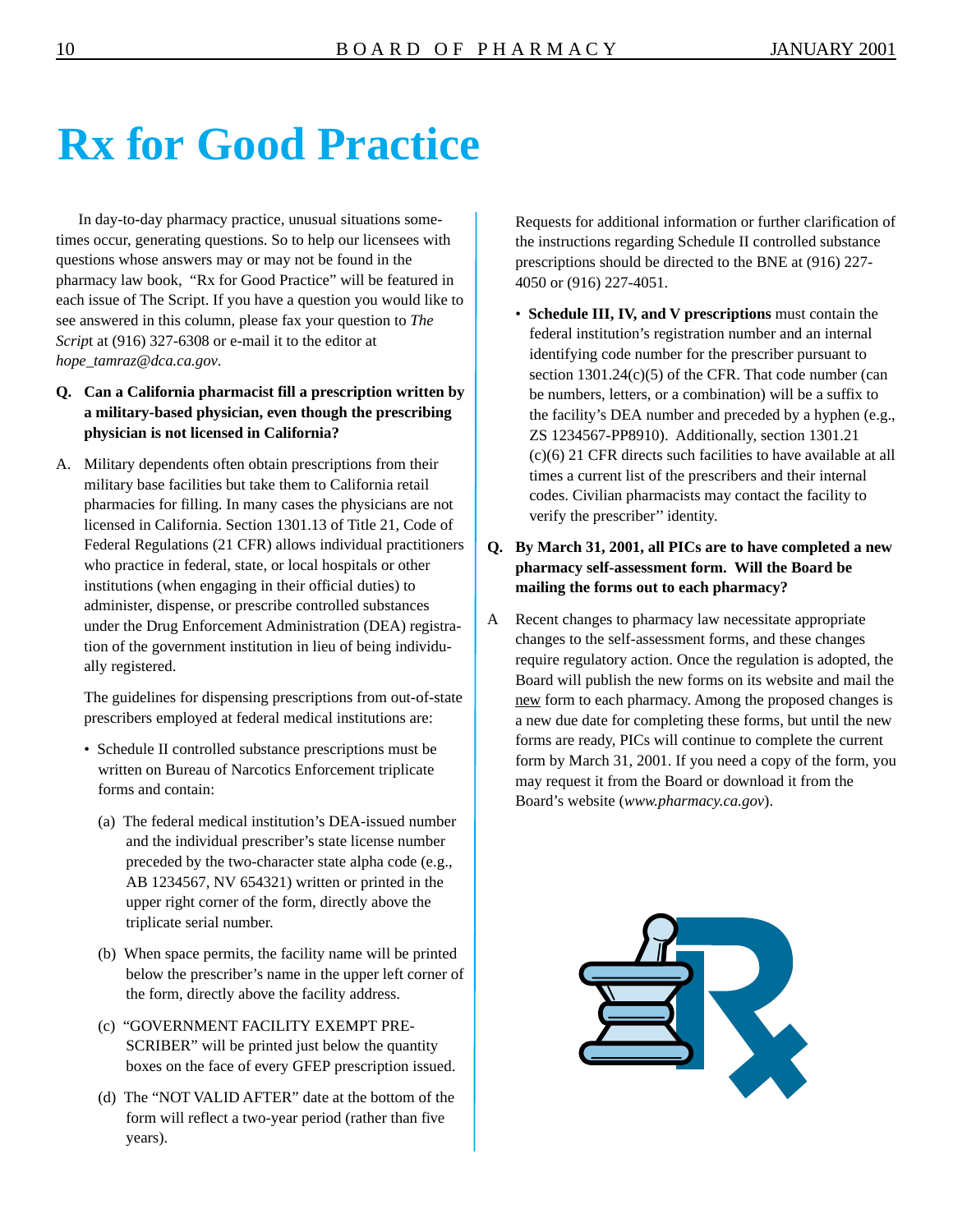# **Live Scan fingerprinting is here!**

For criminal record checks, applicants for registration with the Board traditionally have been required to submit their fingerprints on cards. However, beginning January 1, 2001, all fingerprinting for the Board of Pharmacy must be submitted electronically via "Live Scan" rather than on hard copy fingerprint cards.

The Board previously secured criminal record checks through the California Department of Justice (DOJ) and in some instances, the FBI. These checks could sometimes take as many as 12 weeks for processing. Now, with the electronic transmission and speedy processing, the Board will be requiring criminal record checks by both the DOJ and the FBI for all applicants.

### **What is Live Scan fingerprinting?**

Live Scan is inkless electronic fingerprinting, and the digitized fingerprints and personal descriptor information are electronically transmitted to the DOJ and the FBI for completion of criminal record checks. This process takes only seconds, whereas previously, mailing the cards to the Board for forwarding to the DOJ and the FBI often took a week or more. Additional time is saved because by using this system, the DOJ hopes to process up to 95% of

the prints within three days, as opposed to the six to eight weeks it previously took to process the fingerprint cards.

### **Where are the Live Scan sites located?**

There are more than 130 Live Scan sites throughout the state, and applicants should contact their local police or sheriff's department for the nearest site available to the general public. Also, an up-to-date site list can be found at *http:// caag.state.ca.us/app/contact.pdf* .

### **Who will be affected by this new system?**

This new system will impact not only new applicants for Board licensure or registration, but also those who have already been fingerprinted for the Board and are applying for a new registration. For example, pharmacy interns applying to take the Board's pharmacist licensure exam or technicians applying for intern registration will be required to be fingerprinted again, using the Life Scan system. Additionally, applications for new pharmacy license numbers (change of permit, ownership, or location) will require applicants to have a federal criminal check except for the pharmacists-in-charge (unless they are also owners or officers).

All Board application packets mailed to locations in California will contain the Board's "Request for Live Scan Service" form and instructions for its preparation. The form contains special codes to ensure prompt notification of the criminal record check results, and for that reason, **applicants must use Board forms ONLY**. Applicants must complete the form and have fingerprints scanned before submitting their application to the Board. If you presently have an application that will not be submitted until after January 1, please call the Board at (916) 445- 5014 and press option 2 (the application request line) and ask for the "Request for Live Scan Service" form and instructions.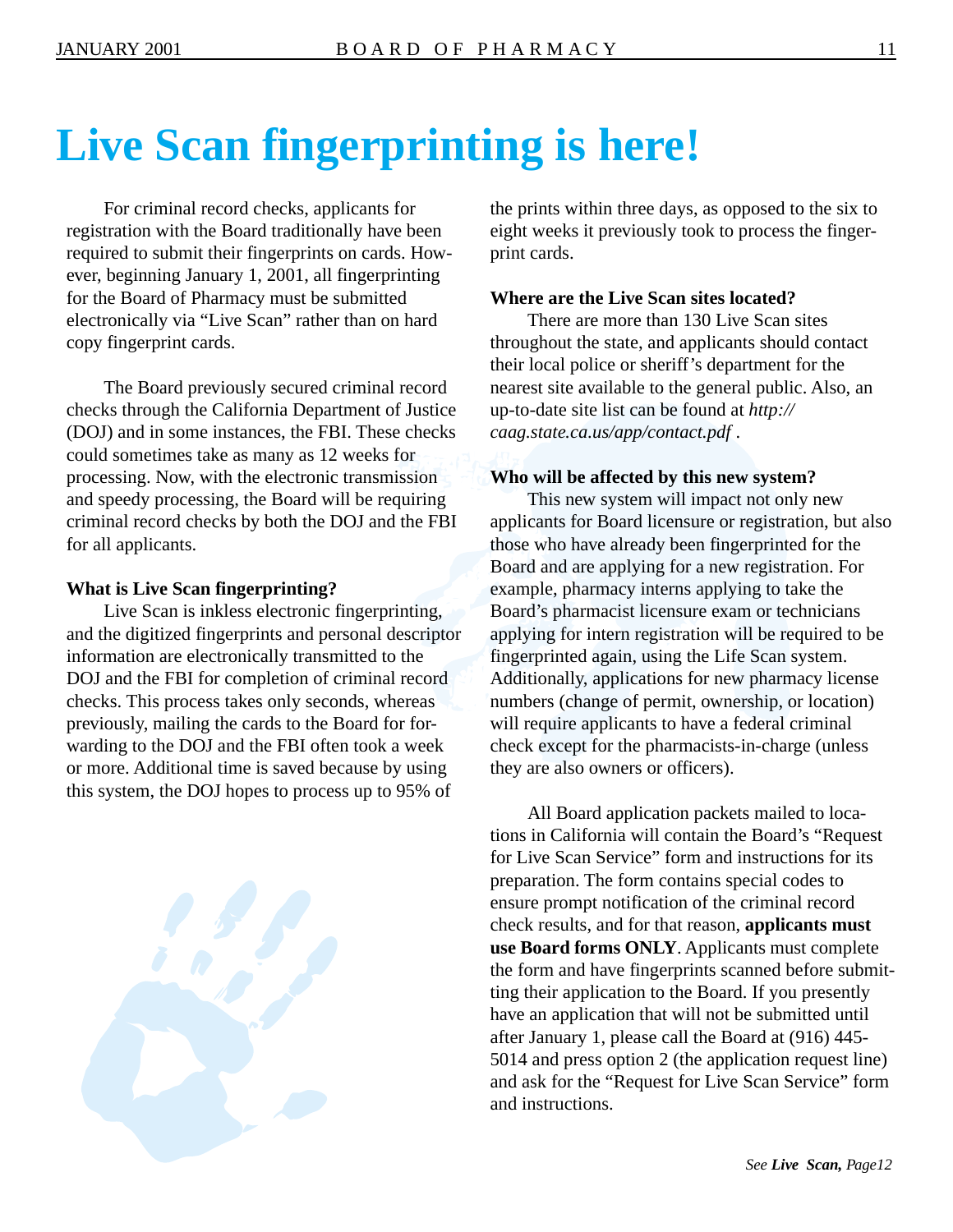*Live Scan Continued from Page 11* 

**Exceptions** to these procedures are out-of-state applicants who will still submit Board-issued cards with rolled fingerprints and a fee of \$66 (\$42 for the expedited DOJ criminal record check and \$24 for the FBI criminal record check).

### **What does the Live Scan fingerprinting process cost?**

The cost for electronic fingerprinting is determined by the local Life Scan agency and will range from about \$5-\$20. In addition, the applicant will be required to pay the processing fee at the time of fingerprinting. The fee is \$56 (\$32 for the DOJ criminal record check and \$24 for the FBI criminal record check).

You may contact the Board if you have questions regarding Live Scan.



# **Before hiring...**

pharmacists, pharmacy interns or pharmacy technicians, remember that to function in those positions, the applicants MUST hold current registration with the California Board of Pharmacy. It is a violation of law for those individuals to work in California pharmacies without proper California registration (B  $\&$  PC 4030, 4115(e)(1) and 4036). If an applicant for employment is hired and works without proper licensure, not only is that individual in violation, but also the pharmacist-in-charge and other responsible persons who permit the violation.

The only exception to this rule is that pharmacists who have current licensure in other states may be employed at federal institutions within California.

Before hiring any employee whose position requires Board licensure or registration by the Board, verify that licensure or registration at *<www.pharmacy.ca.gov>* or by calling the Board at (916) 445-5014.

# **Pharmacy Board meetings are open to the public**

In accordance with its Strategic Plan, the Board formed committees to address issues related to meeting the plan's objectives. To share the various committee goals, activities and accomplishments with the public, a portion of each Board meeting will be devoted to one of the committees and open for public comment.

The Board meeting dates and sites for 2001 are:

 January 24-25, 2001 Sheraton Gateway Hotel LAX 6101 West Century Blvd. Los Angeles CA 90045 (310) 642-1111

> The Public Communication & Education Committee will present a report on its current and proposed activities at this meeting.

April 25-26, 2001

Department of Consumer Affairs 400 R Street, 1st Floor Hearing Room Sacramento CA 95814 Contact: Candy Place (916) 445-5014 Ext. 4006

- July 25-26, 2001 San Diego To be determined
- October 17-18, 2001 San Francisco CA To be determined

Agendas with meeting times, locations and information regarding Board committee meetings may be obtained by calling the Board at (916) 445-5014.

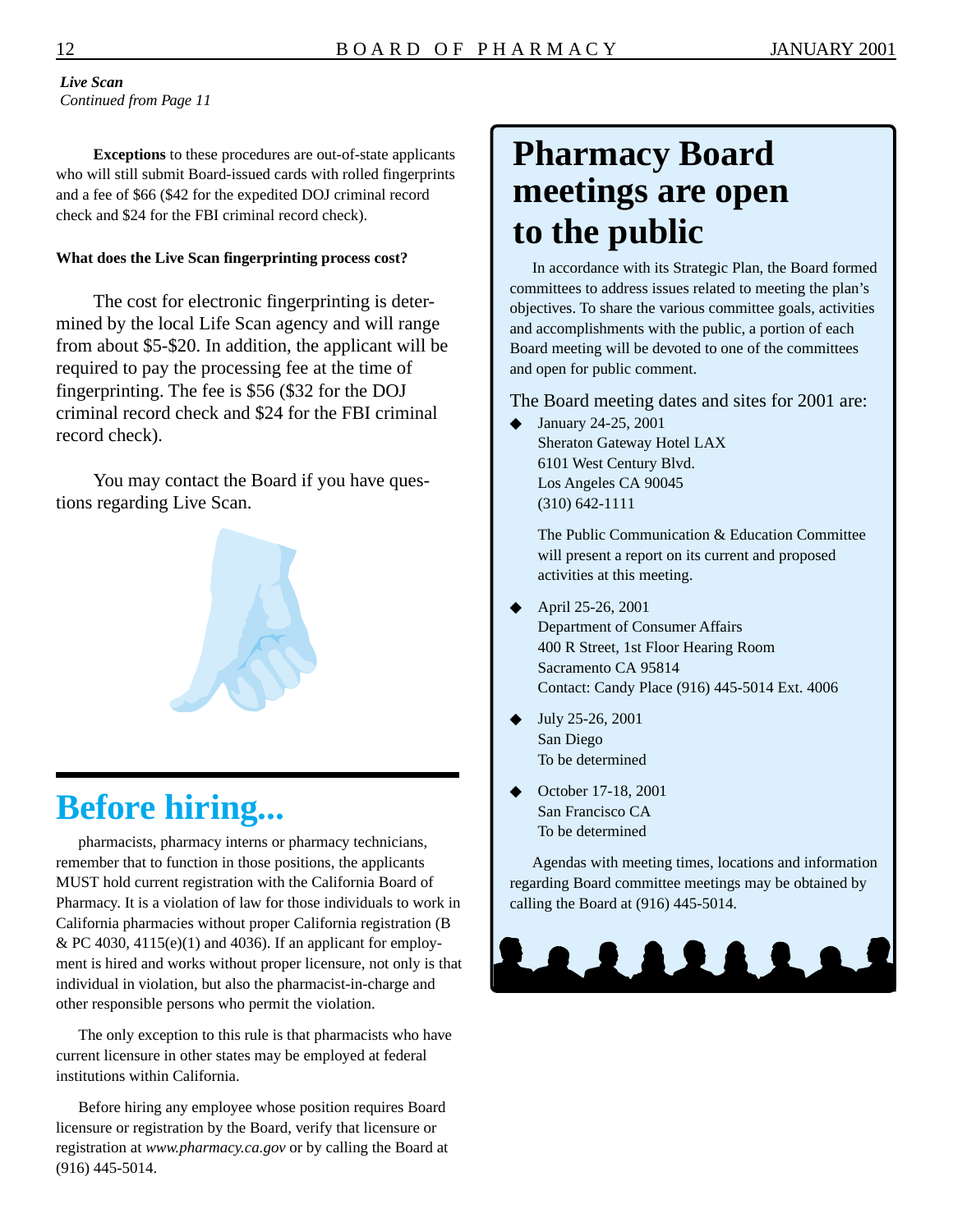

This article contains additions and amendments to Chapter 9, Division 2 of the Business & Professions Code and Division 10, Chapter 4 of the Health & Safety Code. It also contains additions to Chapter 17, Title 16 of the California Code of Regulations and Division 1, Part 2.6 of the Civil Code. Italics indicates new text and \*\*\* indicates that text has been deleted. For your convenience, these sections are included here so that they may be cut out and saved until the next publication of the Pharmacy Law.

## **Business & Professions Code**

#### **3041 (Amended and included here in its entirety because it is not in the Pharmacy Law)**

(a) The practice of optometry *includes the prevention and diagnosis of disorders and dysfunctions of the visual system, and the treatment and management of certain disorders and dysfunctions of the visual system, as well as the provision of rehabilitative optometric services*, and is the doing of any or all of the following:

appendages, and the analysis of the human vision system, either subjectively or objectively.

(2) The determination of the powers or range of human vision and the accommodative and refractive states of the human eye or eyes, including the scope of its or their functions and general condition.

(3) The prescribing or directing the use of, or using, any optical device in connection with ocular exercises, visual training, vision training, or orthoptics.

(4) The prescribing of contact and spectacle lenses for, or the fitting or adaptation of contact and spectacle lenses to, the human eye, including lenses which may be classified as drugs or devices by any law of the United States or of this state.

(5) The use of topical pharmaceutical agents for the sole purpose of the examination of the human eye or eyes for any disease or pathological condition. The topical pharmaceutical agents shall include mydriatics, cycloplegics, anesthetics, and agents for the reversal of mydriasis.

(1) The examination of the human eye or eyes, or its or their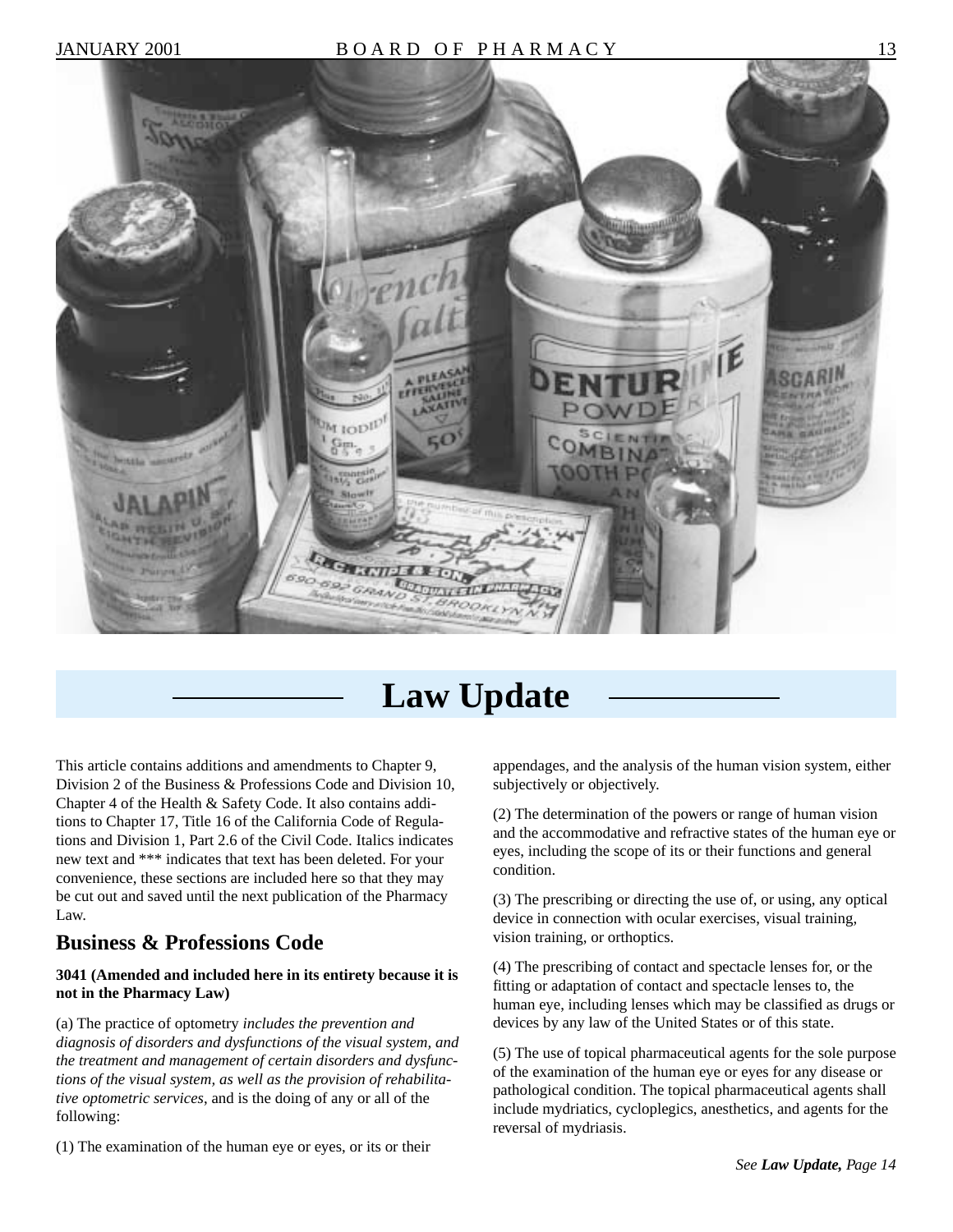*Continued from Page 13* 

(b) (1) An optometrist who is certified to use therapeutic pharmaceutical agents, pursuant to Section 3041.3, may also diagnose and exclusively treat the human eye or eyes, or any of its appendages, for all of the following conditions\*\*\*:

(A)\*\*\* Through medical treatment, infections of the anterior segment and adnexa, excluding the lacrimal gland, the lacrimal drainage system and the sclera. Nothing in this section shall authorize any optometrist to treat a person with AIDS for ocular infections.

(B) \*\*\*Ocular allergies of the anterior segment and adnexa.

(C) \*\*\*Ocular inflammation, nonsurgical in cause, limited to inflammation resulting from traumatic iritis, peripheral corneal inflammatory keratitis, episcleritis, and unilateral nonrecurrent nongranulomatous idiopathic iritis in patients over the age of 18.

Unilateral nongranulomatous idiopathic iritis recurring within one year of the initial occurrence shall be referred to an ophthalmologist. An optometrist shall consult with an ophthalmologist if a patient has a recurrent case of episcleritis within one year of the initial occurrence. An optometrist shall consult with an ophthalmologist if a patient has a recurrent case of peripheral corneal inflammatory keratitis within one year of the initial occurrence.

(D) Traumatic or recurrent conjunctival or corneal abrasions and erosions.

(E) Corneal surface disease and dry eyes.

(F) Ocular pain, not related to surgery, associated with conditions optometrists are authorized to treat.

(G) Pursuant to subdivision (f), primary open angle glaucoma in patients over the age of 18.

*(2) For purposes of this section, "treat'' means the use of therapeutic pharmaceutical agents, as described in subdivision (c), and the procedures described in subdivision (e).* 

*(c) \*\*\*In diagnosing and treating the conditions listed in subdivision (b), an optometrist certified to use therapeutic pharmaceutical agents pursuant to Section 3041.3, may use all of the following therapeutic pharmaceutical agents* exclusively:

(1) All of the topical pharmaceutical agents listed in paragraph (5) of subdivision (a) as well as topical miotics for diagnostic purposes.

(2) Topical lubricants.

*(3) Topical antiallergy agents. In using topical steroid medication for the treatment of ocular allergies, an optometrist shall do the following:* 

*(A) Consult with an ophthalmologist if the patient's condition worsens 72 hours after diagnosis.* 

*(B) Consult with an ophthalmologist if the inflammation is still present three weeks after diagnosis.* 

*(C) Refer the patient to an ophthalmologist if the patient is still on the medication six weeks after diagnosis.* 

*(D) Refer the patient to an ophthalmologist if the patient's condition recurs within three months.* 

(4) Topical anti-inflammatories. In using topical steroid medication for:

(A) Unilateral nonrecurrent nongranulomatous idiopathic iritis or episcleritis, an optometrist shall consult with an ophthalmologist if the patient's condition worsens 72 hours after the diagnosis, or if the patient's condition has not resolved three weeks after diagnosis. If the patient is still receiving medication for these conditions six weeks after diagnosis, the optometrist shall refer the patient to an ophthalmologist.

(B) Peripheral corneal inflammatory keratitis, excluding Moorens and Terriens diseases, an optometrist shall consult with an ophthalmologist if the patient's condition worsens 48 hours after diagnosis. If the patient is still receiving the medication two weeks after diagnosis, the optometrist shall refer the patient to an ophthalmologist.

(C) Traumatic iritis, an optometrist shall consult with an ophthalmologist if the patient's condition worsens 72 hours after diagnosis and shall refer the patient to an ophthalmologist if the patient's condition has not resolved one week after diagnosis.

(5) Topical antibiotic agents.

(6) Topical hyperosmotics.

(7) Topical anti-glaucoma agents pursuant to the certification process defined in subdivision (f).

(A) The optometrist shall not use more than two concurrent topical medications in treating the patient for primary open angle glaucoma. A single combination medication that contains two pharmacological agents shall be considered as two medications.

(B) The optometrist shall refer the patient to an ophthalmologist if requested by the patient, if treatment goals are not achieved with the use of two topical medications or if indications of narrow angle or secondary glaucoma develop.

*(C) If the glaucoma patient also has diabetes, the optometrist shall consult in writing with the physician treating the patient's diabetes in developing the glaucoma treatment plan and shall notify the physician in writing of any changes in the patient's glaucoma medication. The physician shall provide written confirmation of such consultations and notifications.* 

(8) Nonprescription medications used for the rational treatment of an ocular disorder.

(9) Oral antihistamines. In using oral antihistamines for the treatment of ocular allergies, the optometrist shall refer the patient to an ophthalmologist if the patient's condition has not resolved two weeks after diagnosis.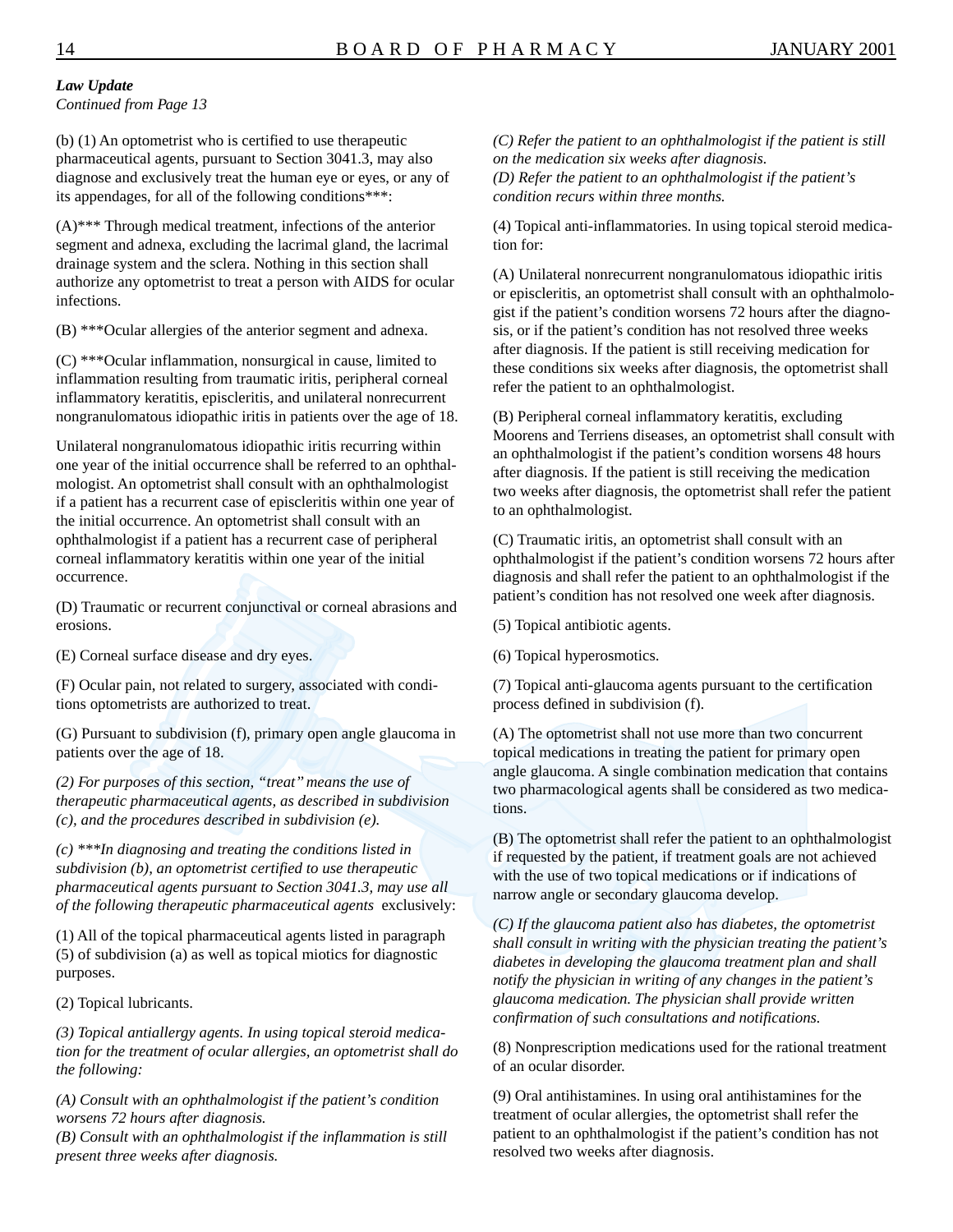(10) Prescription oral nonsteroidal anti-inflammatory agents. The agents shall be limited to three days' use. If the patient's condition has not resolved three days after diagnosis, the optometrist shall refer the patient to an ophthalmologist.

(11) The following oral antibiotics for medical treatment as set forth in subparagraph (A) of paragraph (1) of subdivision (b): tetracyclines, dicloxacillin, amoxicillin, amoxicillin with clavulanate, erythromycin, clarythromycin, cephalexin, cephadroxil, cefaclor, trimethoprim with sulfamethoxazole, ciprofloxacin, and azithromycin. The use of azithromycin shall be limited to the treatment of eyelid infections and chlamydial disease manifesting in the eyes.

(A) If the patient has been diagnosed with a central corneal ulcer and the condition has not improved 24 hours after diagnosis, the optometrist shall consult with an ophthalmologist. If the central corneal ulcer has not improved 48 hours after diagnosis, the optometrist shall refer the patient to an ophthalmologist. If the patient is still receiving antibiotics 10 days after diagnosis, the optometrist shall refer the patient to an ophthalmologist.

(B) If the patient has been diagnosed with preseptal cellulitis or dacryocystitis and the condition has not improved 72 hours after diagnosis, the optometrist shall refer the patient to an ophthalmologist. If a patient with preseptal cellulitis or dacryocystitis is still receiving oral antibiotics 10 days after diagnosis, the optometrist shall refer the patient to an ophthalmologist.

(C) If the patient has been diagnosed with blepharitis and the patient's condition does not improve after six weeks of treatment, the optometrist shall consult with an ophthalmologist.

(D) For the medical treatment of all other medical conditions as set forth in subparagraph (A) of paragraph (1) of subdivision (b), if the patient's condition worsens 72 hours after diagnosis, the optometrist shall consult with an ophthalmologist. If the patient's condition has not resolved 10 days after diagnosis, the optometrist shall refer the patient to an ophthalmologist.

(12) Topical antiviral medication and oral acyclovir for the medical treatment of the following: herpes simplex viral keratitis, herpes simplex viral conjunctivitis and periocular herpes simplex viral dermatitis; and varicella zoster viral keratitis, varicella zoster viral conjunctivitis and periocular varicella zoster viral dermatitis.

(A) If the patient has been diagnosed with herpes simplex keratitis or varicella zoster viral keratitis and the patient's condition has not improved seven days after diagnosis, the optometrist shall refer the patient to an ophthalmologist. If a patient's condition has not resolved three weeks after diagnosis, the optometrist shall refer the patient to an ophthalmologist.

(B) If the patient has been diagnosed with herpes simplex viral conjunctivitis, herpes simplex viral dermatitis, varicella zoster viral conjunctivitis or varicella zoster viral dermatitis, and if the patient's condition worsens seven days after diagnosis, the optometrist shall consult with an ophthalmologist. If the

patient's condition has not resolved three weeks after diagnosis, the optometrist shall refer the patient to an ophthalmologist.

(C) In all cases, the use of topical antiviral medication shall be limited to three weeks, and the use of oral acyclovir shall be limited to 10 days.

(13) Oral analgesics that are not controlled substances.

(14) Codeine with compounds and hydrocodone with compounds as listed in the California Uniform Controlled Substances Act (Section 11000 of the Health and Safety Code et seq.) and the United States Uniform Controlled Substances Act (21 U.S.C. Sec. 801 et seq.). The use of these agents shall be limited to three days, with a referral to an ophthalmologist if the pain persists.

*(d) \*\*\*In any case where this chapter requires that an optometrist consult with an ophthalmologist, the optometrist shall maintain a written record in the patient's file of the information provided to the ophthalmologist, the ophthalmologist's response and any other relevant information. Upon the consulting ophthalmologist's request, the optometrist shall furnish a copy of the record to the ophthalmologist.* 

(e) An optometrist who is certified to use therapeutic pharmaceutical agents pursuant to Section 3041.3 may also perform all of the following:

(1) Mechanical epilation.

(2) Ordering of smears, cultures, sensitivities, complete blood count, mycobacterial culture, acid fast stain, and urinalysis\*\*\*.

*(3) \*\*\*Punctal occlusion by plugs, excluding laser, cautery, diathermy, cryotherapy, or other means constituting surgery as defined in this chapter.* 

(4) The prescription of therapeutic contact lenses.

(5) Removal of \*\*\*foreign bodies of the cornea, eyelid, and conjunctiva. *Corneal foreign bodies shall be nonperforating, be no deeper than the anterior stroma, and require no surgical repair upon removal. Within the central three millimeters of the cornea, the use of sharp instruments is prohibited.* 

(6) \*\*\*For patients over the age of 12 years, lacrimal irrigation and dilation, excluding probing of the nasal lacrimal tract. The State Board of Optometry shall certify an optometrist to perform this procedure after completing 10 of the procedures under the supervision of an ophthalmologist as confirmed by the ophthalmologist.

(7) No injections other than the use of an auto-injector to counter anaphylaxis.

*(f) \*\*\*The State Board of Optometry shall grant a certificate to an optometrist certified pursuant to Section 3041.3 for the treatment of primary open angle glaucoma in patients over the*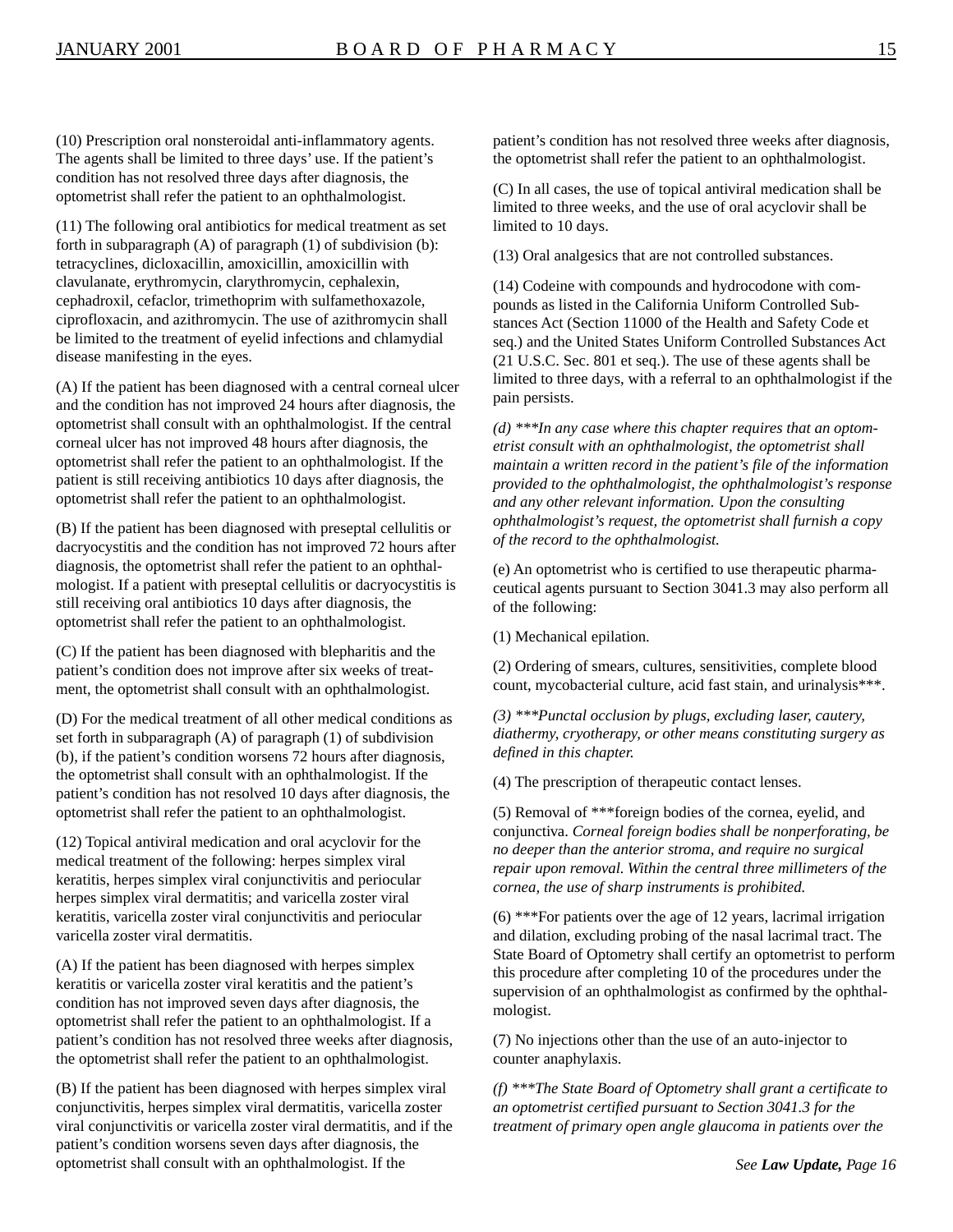*Continued from Page 15* 

#### *age of 18 only after the optometrist meets the following requirements:*

(1) Satisfactory completion of a didactic course of not less than 24 hours in the diagnosis, pharmacological and other treatment and management of glaucoma. The 24-hour glaucoma curriculum shall be developed by an accredited California school of optometry. Any applicant who graduated from an accredited California school of optometry on or after May 1, 2000, shall be exempt from the 24-hour didactic course requirement contained in this paragraph.

(2) After completion of the requirement contained in paragraph (1), collaborative treatment of 50 glaucoma patients for a period of two years for each patient under the following terms:

(A) After the optometrist makes a provisional diagnosis of glaucoma, the optometrist and the patient shall identify a collaborating ophthalmologist.

(B) The optometrist shall develop a treatment plan that considers for each patient target intraocular pressures, optic nerve appearance and visual field testing for each eye, and an initial proposal for therapy.

(C) The optometrist shall transmit relevant information from the examination and history taken of the patient along with the treatment plan to the collaborating ophthalmologist. The collaborating ophthalmologist shall confirm or refute the glaucoma diagnosis within 30 days. To accomplish this, the collaborating ophthalmologist shall perform a physical examination of the patient.

(D) Once the collaborating ophthalmologist confirms the diagnosis and approves the treatment plan in writing, the optometrist may begin treatment.

(E) The optometrist shall use no more than two concurrent topical medications in treating the patient for glaucoma. A single combination medication that contains two pharmacologic agents shall be considered as two medications. The optometrist shall notify the collaborating ophthalmologist in writing if there is any change in the medication used to treat the patient for glaucoma.

(F) Annually after commencing treatment, the optometrist shall provide a written report to the collaborating ophthalmologist about the achievement of goals contained in the treatment plan. The collaborating ophthalmologist shall acknowledge receipt of the report in writing to the optometrist within 10 days.

(G) The optometrist shall refer the patient to an ophthalmologist if requested by the patient, if treatment goals are not achieved with the use of two topical medications, or if indications of secondary glaucoma develop. At his or her discretion, the collaborating ophthalmologist may periodically examine the patient.

(H) If the glaucoma patient also has diabetes, the optometrist shall consult in writing with the physician treating the patient's diabetes in preparation of the treatment plan and shall notify the physician in writing if there is any change in the patient's glaucoma medication.

The physician shall provide written confirmation of the consultations and notifications.

(I) The optometrist shall provide the following information to the patient in writing: nature of the working or suspected diagnosis, consultation evaluation by a collaborating ophthalmologist, treatment plan goals, expected follow-up care, and a description of the referral requirements. The document containing the information shall be signed and dated by both the optometrist and the ophthalmologist and maintained in their files.

(3) When the requirements contained in paragraphs (1) and (2) have been satisfied, the optometrist shall submit proof of completion to the State Board of Optometry and apply for a certificate to treat primary open angle glaucoma. That proof shall include corroborating information from the collaborating ophthalmologist. If the ophthalmologist fails to respond within 60 days of a request for information from the State Board of Optometry, the board may act on the optometrist's application without that corroborating information.

(4) After an optometrist has treated a total of 50 patients for a period of two years each and has received certification from the State Board of Optometry, the optometrist may treat the original 50 collaboratively treated patients independently, with the written consent of the patient. However, any glaucoma patients seen by the optometrist before the two-year period has expired for each of the 50 patients shall be treated under the collaboration protocols described in this section.

(g) \*\*\*Notwithstanding any other provision of law, an optometrist shall not treat children under one year of age with therapeutic pharmaceutical agents.

(h) \*\*\*Any dispensing of a therapeutic pharmaceutical agent by an optometrist shall be without charge.

(i) Notwithstanding any other provision of law, the practice of optometry does not include performing surgery. ''Surgery'' means any procedure in which human tissue is cut, altered, or otherwise infiltrated by mechanical or laser means in a manner not specifically authorized by this act. Nothing in the act amending this section shall limit an optometrist's authority, as it existed prior to the effective date of the act amending this section, to utilize diagnostic laser and ultrasound technology.

*(j) All collaborations, consultations, and referrals made by an optometrist pursuant to this section shall be to an ophthalmologist located geographically appropriate to the patient.* 

### **4019 (Amended)**

An ''order,'' entered on the chart or medical record of a patient registered in a hospital or a patient under emergency treatment in the hospital, by or on the order of a practitioner authorized by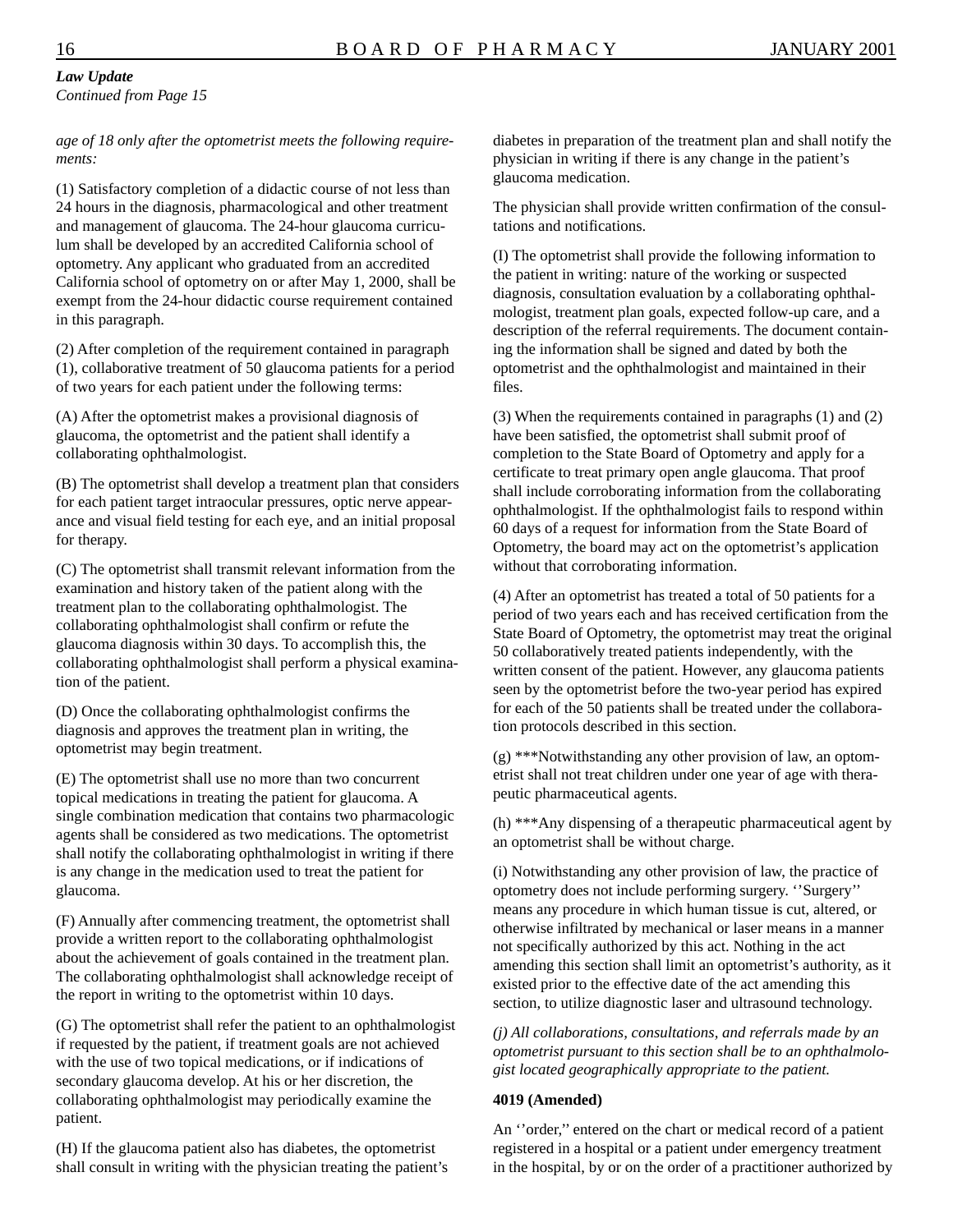*given to the patient or by the practitioner who ordered the drugs for the patient on the practitioner's next visit to the hospital.*  law to prescribe drugs, shall be authorization for the administration of the drug from hospital floor or ward stocks furnished by the hospital pharmacy or under licensure granted under Section 4056, and shall be considered to be a prescription if the medication is to be furnished directly to the patient by the hospital pharmacy or another pharmacy furnishing prescribed drugs for hospital patients; provided that the chart or medical record of the patient contains all of the information required by Sections 4040 and 4070 and the order is signed by the practitioner authorized by law to prescribe drugs, if he or she is present when the drugs are given\*\*\*. *If he or she is not present when the drugs are given, the order shall be signed either by the attending physician responsible for the patient's care at the time the drugs are* 

#### **4067 (New)**

(a) No person or entity shall dispense or furnish, or cause to be dispensed or furnished, dangerous drugs or dangerous devices, as defined in Section 4022, on the Internet for delivery to any person in this state without a prescription issued pursuant to a good faith prior examination if the person or entity either knew or reasonably should have known that the prescription was not issued pursuant to a good faith prior examination, or if the person or entity did not act in accordance with Section 1761 of Title 16 of the California Code of Regulations.

(b) Notwithstanding any other provision of law, a violation of this section may subject the person or entity that has committed the violation to either a fine of up to twenty-five thousand dollars (\$25,000) per occurrence pursuant to a citation issued by the board or a civil penalty of twenty-five thousand dollars (\$25,000) per occurrence.

(c) The Attorney General may bring an action to enforce this section and to collect the fines or civil penalties authorized by subdivision (b).

(d) For notifications made on and after January 1, 2002, the Franchise Tax Board, upon notification by the Attorney General or the board of a final judgment in an action brought under this section, shall subtract the amount of the fine or awarded civil penalties from any tax refunds or lottery winnings due to the person who is a defendant in the action using the offset authority under Section 12419.5 of the Government Code, as delegated by the Controller, and the processes as established by the Franchise Tax Board for this purpose. That amount shall be forwarded to the board for deposit in the Pharmacy Board Contingent Fund.

*(e) Nothing in this section shall be construed to permit the unlicensed practice of pharmacy, or to limit the authority of the board to enforce any other provision of this chapter.* 

#### **4070 (Amended)**

(a) Except as provided in Section 4019 and subdivision (b), an oral or an electronic data transmission prescription as defined in subdivision (c) of Section 4040 shall as soon as practicable be

reduced to writing by the pharmacist and shall be filled by, or under the direction of, the pharmacist. The pharmacist need not reduce to writing the address, telephone number, license classification, federal registry number of the prescriber or the address of the patient or patients if the information is readily retrievable in the pharmacy.

drug or dangerous device pursuant to that prescription or order: (1) all of the information described in subparagraphs (A) to (E), inclusive, of paragraph (1) of subdivision (a) of Section 4040, and (2) the name or identifier of. the pharmacist who dispensed the dangerous drug or dangerous device. This subdivision shall not apply to prescriptions for controlled substances classified in Schedule II, III, IV, or V, except as permitted pursuant to Section 11164.5 of the Health and Safety Code. (b) A pharmacy receiving an electronic transmission prescription shall not be required to reduce that prescription to writing or to hard copy form if, for three years from the last date of furnishing pursuant to that prescription or order, the pharmacy is able, upon request by the board, to immediately produce a hard copy report that includes for each date of dispensing of a dangerous

(c) If only recorded and stored electronically, on magnetic media, or in any other computerized form, the pharmacy's computer system shall not permit the received information or the dangerous drug or dangerous device dispensing information required by this section to be changed, obliterated, destroyed, or disposed of, for the record maintenance period required by law once the information has been received by the pharmacy and once the dangerous drug or dangerous device has been dispensed. Once a dangerous drug or dangerous device has been dispensed, if the previously created record is determined to be incorrect, a correcting addition may be made only by or with the approval of a pharmacist. After a pharmacist enters the change or enters his or her approval of the change into the computer, the resulting record shall include the correcting addition and the date it was made to the record, the identity of the person or pharmacist making the correction, and the identity of the pharmacist approving the correction.

(d) Nothing in this section shall impair the requirement to have an electronically transmitted prescription transmitted only to the pharmacy of the patient's choice or to have a written prescription. This requirement shall not apply to orders for medications to be administered in an acute care hospital.

#### **4071.1 (New)**

(a) A prescriber, a prescriber's authorized agent, or a pharmacist may electronically enter a prescription or an order, as defined in Section 4019, into a pharmacy's or hospital's computer from any location outside of the pharmacy or hospital with the permission of the pharmacy or hospital. For purposes of this section, a ''prescriber's authorized agent'' is a person licensed or registered under Division 2 (commencing with Section 500). This subdivision shall not apply to prescriptions for controlled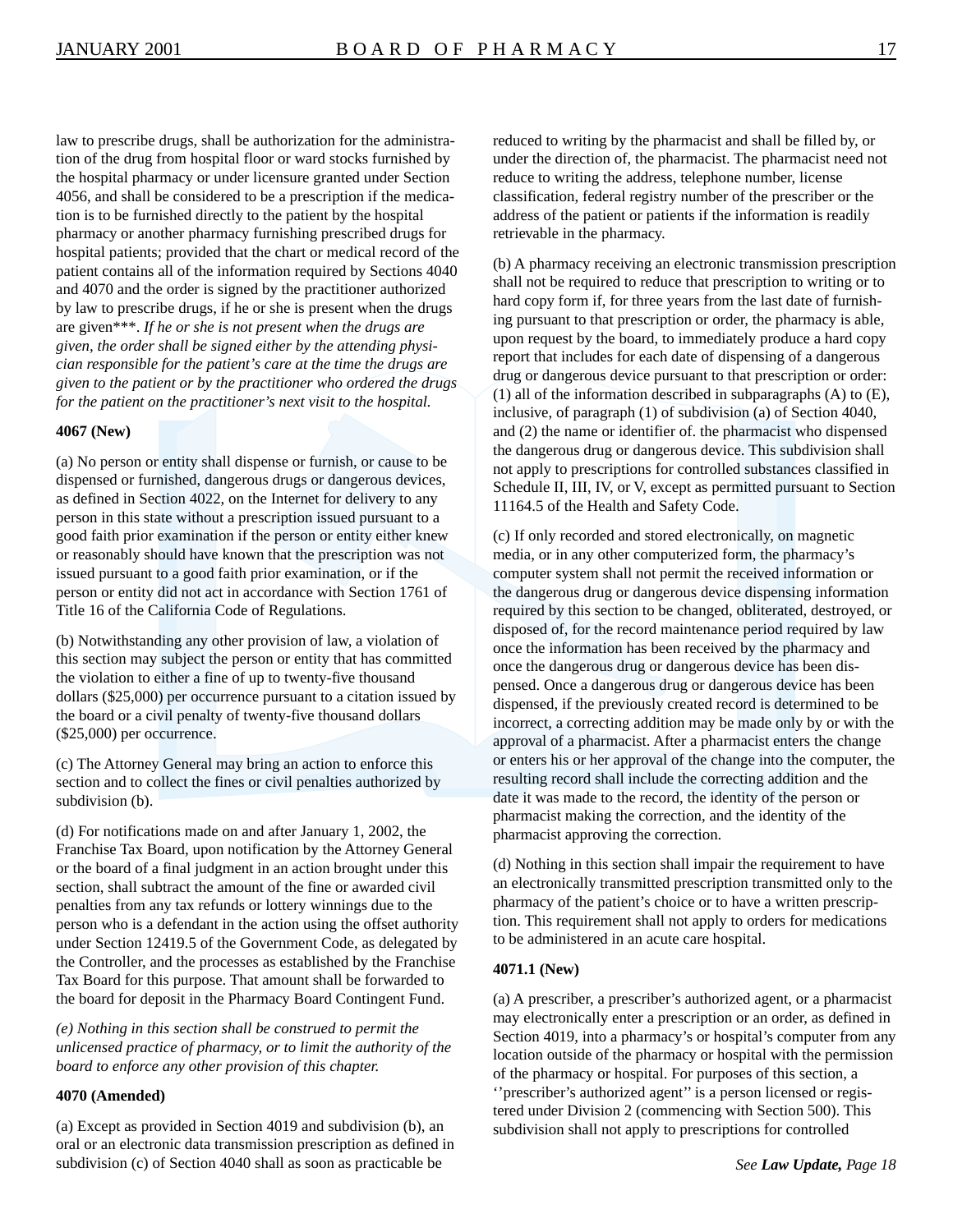*Continued from Page 17* 

substances classified in Schedule II, III, IV, or V, except as permitted pursuant to Section 11164.5 of the Health and Safety Code.

(b) Nothing in this section shall reduce the existing authority of other hospital personnel to enter medication orders or prescription orders into a hospital's computer.

*(c) No dangerous drug or dangerous device shall be dispensed pursuant to a prescription that has been electronically entered into a pharmacy's computer without the prior approval of a pharmacist.* 

#### **4119 (Amended)**

(a) Notwithstanding any other provision of law, a pharmacy may furnish a dangerous drug or dangerous device to a licensed health care facility for storage in a secured emergency pharmaceutical supplies container maintained within the facility in accordance with facility regulations of the State Department of Health Services set forth in Title 22 of the California Code of Regulations and the requirements set forth in Section 1261.5 of the Health and Safety Code. These emergency supplies shall be approved by the facility's patient care policy committee or pharmaceutical service committee and shall be readily availal le to each nursing station. Section 1261.5 of the Health and S afety Code limits the number of oral dosage form or suppository form drugs in these emergency supplies to 24.

(b) Notwithstanding any other provision of  $v$ , a pl and may furnish a dangerous drug or a dangerous device to approved service provider within an emergency medic services system for storage in a secured emergency pharmaceutical supplies container, in accordance with the policies procedures of the local emergency medical services a all of the following are met:

| (1) The dangerous drug or danger    | $s$ he.     |
|-------------------------------------|-------------|
| exclusively for use in conjunction  | vided in an |
| ambulance, or other approved em     | ervices     |
| service provider, that provides pro | y medical   |
| services.                           |             |

(2) The requested dangerous drug or dangerous device is within the licensed or certified emergency medical technician's scope of practice as established by the Emergency Medical Services Authority and set forth in Title 22 of the California Code of Regulations.

ous devices. (3) The approved service provider within an emergency medical services system provides a written request that specifies the name and quantity of dangerous drugs or danger-

(4) The approved emergency medical services provider administers dangerous drugs and dangerous devices in accordance with the policies and procedures of the local emergency medical services agency.

(5) The approved emergency medical services provider documents, stores, and restocks dangerous drugs and dangerous devices in accordance with the policies and procedures of the local emergency medical services agency.

Records of each request by, and dangerous drugs or dangerous devices furnished to, an approved service provider within an emergency medical services system, shall be maintained by both the approved service provider and the dispensing pharmacy for a period of at least three years.

*The furnishing of controlled substances to an approved emergency medical services provider shall be in accordance with the California Uniform Controlled Substances Act.* 

#### **4125 (New)**

(a) Every pharmacy shall establish a quality assurance program that shall, at a minimum, document medication errors attributable, in whole or in part to he pharmacy or its personnel. The purpose of the quality assurance program shall be to assess errors that occur in the pharmacy in dispensing or furnishing prescription medications so that the pharmacy may take appropriate action to prevent a recurrence.

(b) Records generated for and maintained as a component of a pharmacy's ongoing quality assurance program shall be considered peer review documents and not subject to discovery in any arbitration, civil, or other proceeding, except as provided

er. That privilege shall not prevent review of a acy's quality assurance program and records maintained of that system by the board as necessary to protect the health and safety or if fraud is alleged by a government  $y$  with jurisdiction over the pharmacy. Nothing in this in shall be construed to prohibit a patient from accessing her own prescription records. Nothing in this section shall

t the discoverability of any records not solely generated for and maintained as a component of a pharmacy's ongoing quality *aur* nce program.

(c) This section shall become operative on January 1, 2002.

SEC. 2. The California State Board of Pharmacy shall adopt regulations on or before September 1, 2001, specifying the requirements and implementation of quality assurance programs established pursuant to Section 4125 of the Business and Professions Code.

#### **4139 (New)**

(a) Licenses to conduct a medical device retailer issued or renewed by the California State Board of Pharmacy prior to July 1, 2001, shall remain valid until one year after the date of the issuance or renewal of the license. On or after July 1, 2001, the California State Board of Pharmacy shall not issue or renew a medical device retailer license. Thereafter, entities seeking licensure as a home medical device retail facility shall apply to the State Department of Health Services.

*(b) This section shall remain in effect only until July 1, 2002,*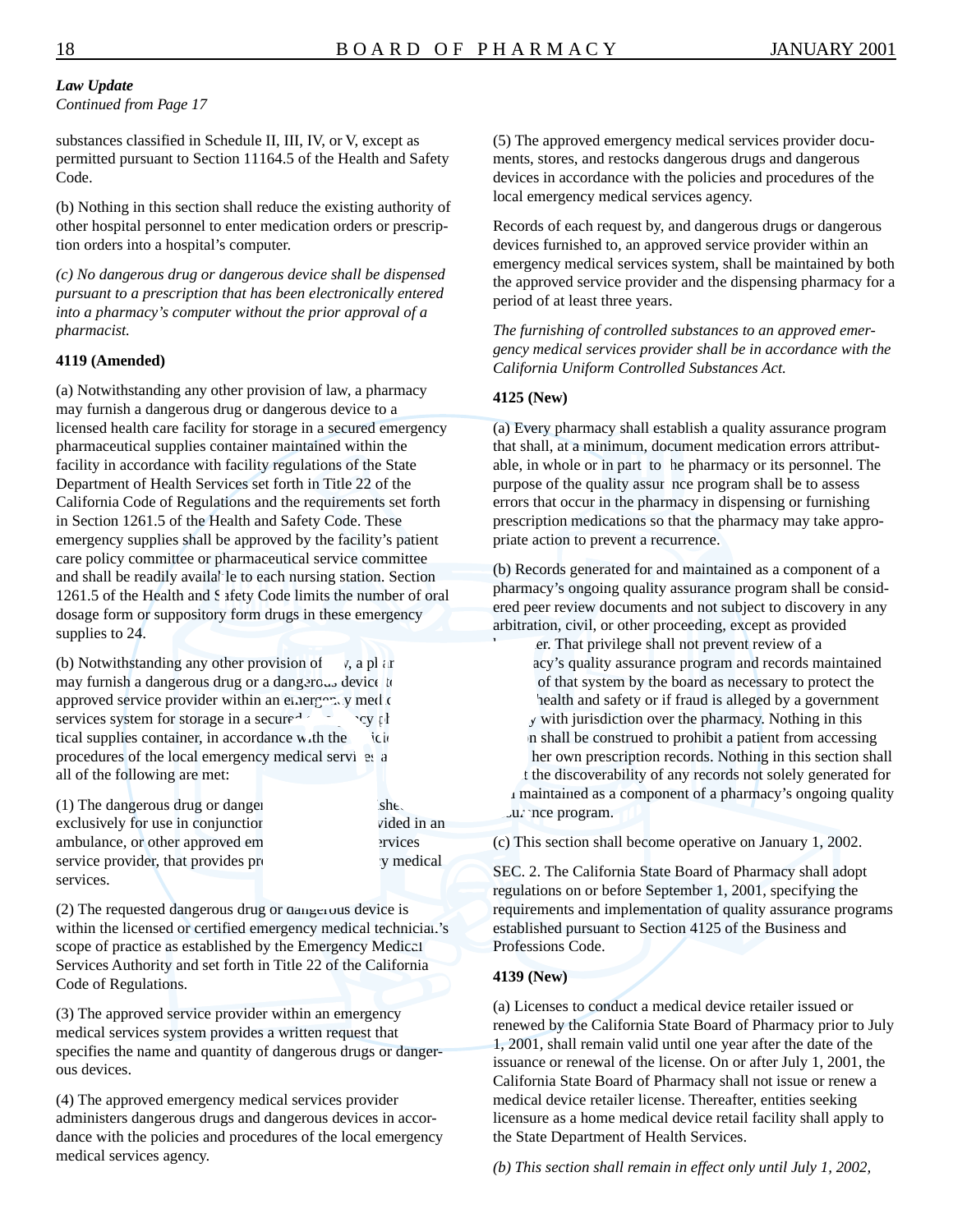*and as of January 1, 2003, is repealed, unless* a statute, which is enacted before January 1, 2003, deletes or extends that date.

# **Health & Safety Code**

#### **1339.63 (New and included here because it is not in the**

**Pharmacy Law)** (a) *(1) As a condition of licensure under this division, every general acute care hospital, as defined in subdivision (a) of Section 1250, special hospital, as defined in subdivision (f) of Section 1250, and surgical clinic, as defined in paragraph (1) of subdivision (b) of Section 1204, shall adopt a formal plan to eliminate or substantially reduce medicationrelated errors. With the exception of small and rural hospitals, as defined in Section 124840, this plan shall. include technology implementation, such as, but not limited to, computerized physician order entry or other technology that, based upon independent, expert scientific advice and data, has been shown effective in eliminating or substantially reducing medicationrelated errors.* 

(2) Each facility's plan shall be provided to the State Department of Health Services no later than January 1, 2002. Within 90 days after submitting a plan, the department shall either approve the plan, or return it to the facility with comments and suggestions for improvement. The facility shall revise and resubmit the plan within 90 days after receiving it from the department. The department shall provide final written approval within 90 days after resubmission, but in no event later than January 1, 2003. The plan shall be implemented on or before January 1, 2005.

(b) Any of the following facilities that is in the process of constructing a new structure or retrofitting an existing structure for the purposes of complying with seismic safety requirements shall be exempt from implementing a plan by January 1, 2005:

(1) General acute care hospitals, as defined in subdivision (a) of Section 1250.

(2) Special hospitals, as defined in subdivision (f) of Section 1250.

(3) Surgical clinics, as defined in paragraph (1) of subdivision (b) of Section 1204.

(c) The implementation date for facilities that are in the process of constructing a new structure or retrofitting an existing structure shall be six months after the date of completion of all retrofitting or new construction. The exemption and new implementation date specified in this paragraph shall apply to those facilities that have construction plans and financing for these projects in place no later than July 1, 2002.

*(d) For purposes of this chapter, a ''medication-related error'' means any preventable medication-related event that adversely affects a patient in a facility listed in subdivision (a), and that is related to professional practice, or health care products, procedures, and systems, including, but not limited to, prescribing, prescription order communications, product labeling,* 

*packaging and nomenclature, compounding, dispensing, distribution, administration, education, monitoring, and use.* 

#### **11026 (Amended)**

''Practitioner'' means any of the following:

(a) A physician, dentist, veterinarian, podiatrist, or pharmacist acting within the scope of a project authorized under Article 1 (commencing with Section 128125) of Chapter 3 of Part 3 of Division 107, a registered nurse acting within the scope of a project authorized under Article 1 (commencing with Section 128125) of Chapter 3 of Part 3 of Division 107, a nurse practitioner acting within the scope of Section 2836.1 of the Business and Professions Code, or a physician assistant acting within the scope of a project authorized under Article 1 (commencing with Section 128125) of Chapter 3 of Part 3 of Division 107 or Section 3502.1 of the Business and Professions Code, or an optometrist acting *within the scope of Section 3041 of the Business and Professions Code.* 

(b) A pharmacy, hospital, or other institution licensed, registered, or otherwise permitted to distribute, dispense, conduct research with respect to or to administer a controlled substance in the course of professional practice or research in this state.

(c) A scientific investigator, or other person licensed, registered, or otherwise permitted, to distribute, dispense, conduct research with respect to, or administer, a controlled substance in the course of professional practice or research in this state.

#### **11056 (Amended to include the following as Schedule III) ...**

(*h) Hallucinogenic substances. Any of the following hallucinogenic substances: dronabinol (synthetic) in sesame oil and encapsulated in a soft gelatin capsule in a drug product approved by the federal Food and Drug Administration.* 

#### **11150 (Amended)**

No person other than a physician, dentist, podiatrist, or veterinarian, or pharmacist acting within the scope of a project authorized under Article 1 (commencing with Section 128125) of Chapter 3 of Part 3 of Division 107, a registered nurse acting within the scope of a project authorized under Article 1 (commencing with Section 128125) of Chapter 3 of Part 3 of Division 107, a nurse practitioner acting within the scope of Section 2836.1 of the Business and Professions Code, a physician assistant acting within the scope of a project authorized under Article 1 (commencing with Section 128125) of Chapter 3 of Part 3 of Division 107 or Section 3502.1 of the Business and Professions Code, *or an optometrist acting within the scope of Section 3041 of the Business and Professions Code*, or an outof-state prescriber acting pursuant to Section 4005 of the Business and Professions Code shall write or issue a prescription.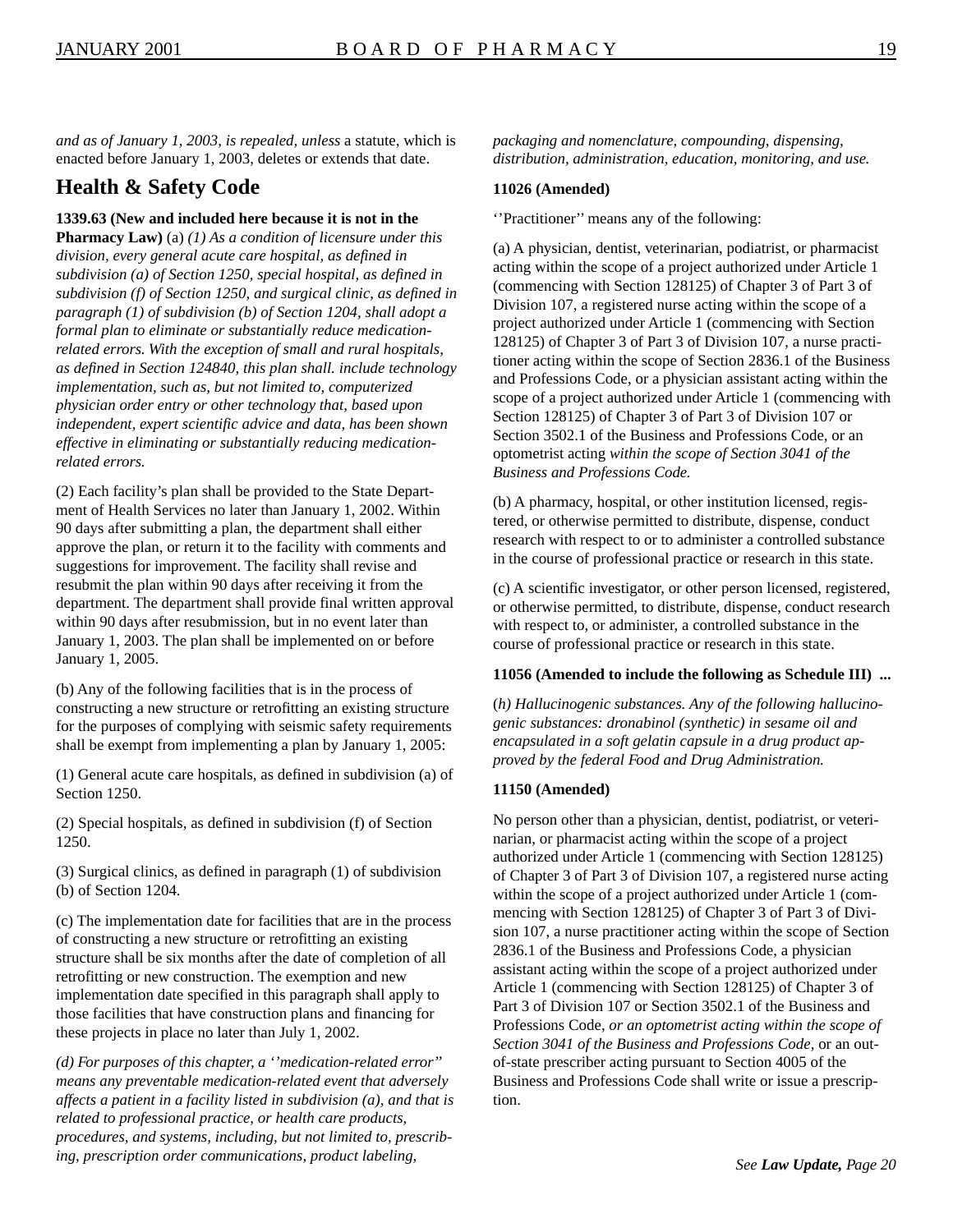### *Law Update Continued from Page 19*

#### **11161 (Amended)**

(a) Prescription blanks shall be issued by the Department of Justice in serially numbered groups of not more than 100 forms each in triplicate *unless a practitioner orally, electronically, or in writing requests a larger amount*, and shall be furnished to any practitioner authorized to write a prescription for controlled substances classified in Schedule II. The Department of Justice may charge a fee for the prescription blanks sufficient to reimburse the department for the actual costs associated with the preparation, processing, and filing of any forms issued pursuant to this section. The prescription blanks shall not be transferable. \*\*\*Any person possessing a triplicate prescription blank otherwise than as provided in this section is guilty of a misdemeanor...

### **11163 (Repealed)**

### **11164 (Amended)**

Except as provided in Section 11167, no person shall prescribe a controlled substance, nor shall any person fill, compound, or dispense such a prescription unless it complies with the requirements of this section.

(a) The signature on each prescription for a controlled substance classified in Schedule II shall be wholly written in ink or indelible pencil in the handwriting of the prescriber upon the official prescription form issued by the Department of Justice. Each prescription shall be prepared in triplicate, signed by the prescriber, and shall contain, *either typewritten or handwritten by the physician or his or her employee*, the date, name, and address of the person for whom the controlled substance is prescribed, the name, quantity, and strength of the controlled substance prescribed, directions for use, and the address, category of professional licensure, and the federal controlled substance registration number of the prescriber. The original and duplicate of the prescription shall be delivered to the pharmacist filling the prescription. The duplicate shall be retained by the pharmacist and the original, properly endorsed by the pharmacist with the name and address of the pharmacy, the pharmacy's state license number, the date the prescription was filled and the signature of the pharmacist, shall be transmitted to the Department of Justice at the end of the month in which the prescription was filled. Upon receipt of an incompletely prepared official prescription form of the Department of Justice, the pharmacist may enter on the face of the prescription the address of the patient. *A pharmacist may fill a prescription for a controlled. substance classified in Schedule II containing an error or errors, if the pharmacist notifies the prescriber of the error or errors and the prescriber approves any correction. The prescriber shall fax or mail a corrected prescription to the pharmacist within seven days of the prescription being dispensed. ...* 

#### **11164.5 (New)**

(a) Notwithstanding Section 11164, with the approval of the California State Board of Pharmacy and the Department of. Justice, a pharmacy or hospital may receive electronic data

transmission prescriptions or computer entry prescriptions or orders as specified in Section 4071.1 of the Business and Professions Code, for controlled substances in Schedule II, III, IV, or V if authorized by federal law and in accordance with regulations promulgated by the Drug Enforcement Administration. The California State Board of Pharmacy shall maintain a list of all requests and approvals granted pursuant to this subdivision.

(b) Notwithstanding Section 11164, if approved pursuant to subdivision (a), a pharmacy or hospital receiving an electronic transmission prescription or a computer entry prescription or order for a controlled substance classified in Schedule II, III, IV, or V shall not be required to reduce that prescription or order to writing or to hard copy form, if for three years from the last day of dispensing that prescription, the pharmacy or hospital is able, upon request of the board or the Department of Justice, to immediately produce a hard copy report that includes for each date of dispensing of a controlled substance in Schedules II, III, IV, and V pursuant to the prescription all of the information described in subparagraphs (A) to (E), inclusive, of paragraph (1) of subdivision (a) of Section 4040 of the Business and Professions Code and the name or identifier of the pharmacist who dispensed the controlled substance.

(c) Notwithstanding Section 11164, if only recorded and stored electronically, on magnetic media, or in any other computerized form, the pharmacy's or hospital's computer system shall not permit the received information or the controlled substance dispensing information required by this section to be changed, obliterated, destroyed, or disposed of, for the record maintenance period required by law, once the information has been received by the pharmacy or the hospital and once the controlled substance has been dispensed, respectively. Once the controlled substance has been dispensed, if the previously created record is determined to be incorrect, a correcting addition may be made only by or with the approval of a pharmacist. After a pharmacist enters the change or enters his or her approval of the change into the computer, the resulting record shall include the correcting addition and the date it was made to the record, the identity of the person or pharmacist making the correction, and the identity of the pharmacist approving the correction.

(d) Nothing in this section shall be construed to exempt any pharmacy or hospital dispensing Schedule II controlled substances pursuant to electronic transmission prescriptions from existing reporting requirements.

#### **11210 (Amended)**

A physician, surgeon, dentist, veterinarian, or podiatrist, or pharmacist acting within the scope of a project authorized under Article 1 (commencing with Section 128125) of Chapter 3 of Part 3 of Division 107, or registered nurse acting within the scope of a project authorized under Article 1 (commencing with Section 128125) of Chapter 3 of Part 3 of Division 107, or physician assistant acting within the scope of a project authorized under Article 1 (commencing with Section 128125) of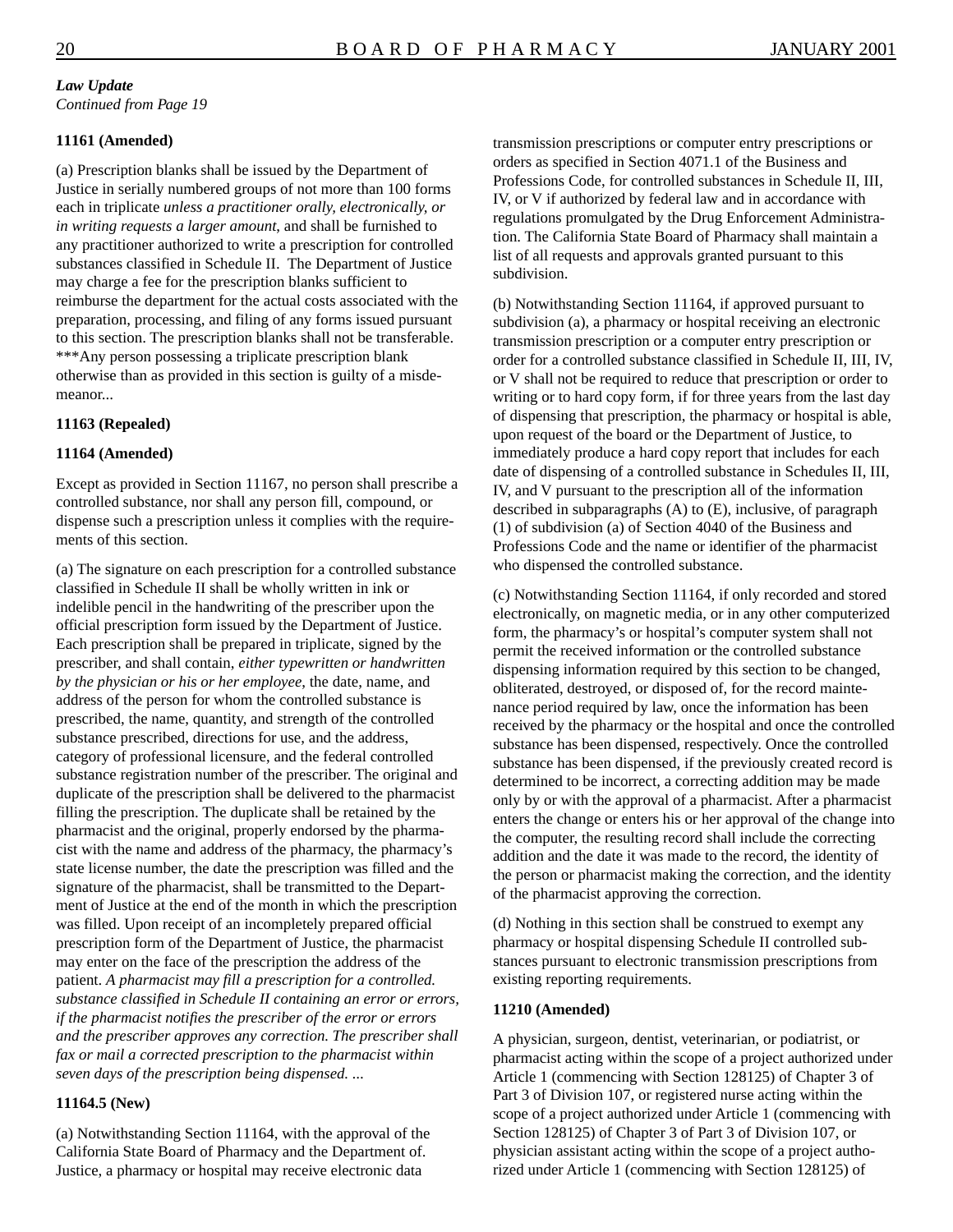Chapter 3 of Part 3 of Division 107, *or an optometrist acting within the scope of Section 3041 of the Business and Professions Code* may prescribe for, furnish to, or administer controlled substances to his or her patient when the patient is suffering from a disease, ailment, injury, or infirmities attendant upon old age, other than addiction to a controlled substance.

Chapter 3 of Part 3 of Division 107, *or an optometrist acting within the scope of Section 3041 of the Business and Professions Code* shall prescribe, furnish, or administer controlled substances only when in good faith he or she believes the disease, ailment, injury, or infirmity requires the treatment. The physician, surgeon, dentist, veterinarian, or podiatrist, or pharmacist acting within the scope of a project authorized under Article 1 (commencing with Section 128125) of Chapter 3 of Part 3 of Division 107, or registered nurse acting within the scope of a project authorized under Article 1 (commencing with Section 128125) of Chapter 3 of Part 3 of Division 107, or physician assistant acting within the scope of a project authorized under Article 1 (commencing with Section 128125) of

The physician, surgeon, dentist, veterinarian, or podiatrist, or pharmacist acting within the scope of a project authorized under Article 1 (commencing with Section 128125) of Chapter 3 of Part 3 of Division 107, or registered nurse acting within the scope of a project authorized under Article 1 (commencing with Section 128125) of Chapter 3 of Part 3 of Division 107, or physician assistant acting within the scope of a project authorized under Article 1 (commencing with Section 128125) of Chapter 3 of Part 3 of Division 107, *or an optometrist acting within the scope of Section 3041 of the Business and Professions Code* shall prescribe, furnish, or administer controlled substances only in the quantity and for the length of time as are reasonably necessary.

#### **12311 (New)**

(*a) Any adult patient who inspects his or her patient records pursuant to Section 123110 shall have the right to provide to the health care provider a written addendum with respect to any item or statement in his or her records that the patient believes to be incomplete or incorrect. The addendum shall be limited to 250 words per alleged incomplete or incorrect item in the patient's record and shall clearly indicate in writing that the patient wishes the addendum to be made a part of his or her record.* 

(b) The health care provider shall attach the addendum to the patient's records and shall include that addendum whenever the health care provider makes a disclosure of the allegedly incomplete or incorrect portion of patient's records to any third party.

(c) The receipt of information in a patient's addendum which contains defamatory or otherwise unlawful language, and the inclusion of this information in the patient's records, in accordance with subdivision (b), shall not, in and of itself, subject the health care provider to liability in any civil, criminal, administrative, or other proceeding.

*(d) Subdivision (f) of Section 123110 and Section 123120 shall be applicable with respect to any violation of this section by a health care provider*.

#### **109948 (New)**

home medical device services are furnished, sold, or dispensed at retail. (a) "Home medical device retail facility" is an area, place, or premises, other than a licensed pharmacy, in and from which prescription devices, home medical devices, or home medical device services are sold, fitted, or dispensed pursuant to prescription. "Home medical device retail facility" includes, but is not limited to, any area or place in which prescription devices, home medical devices, or home medical device services are stored, possessed, prepared, manufactured, or repackaged, and from which the prescription devices, home medical devices, and

*(b) "Home medical device retail facility" shall not include any area in a facility licensed by the department where floor supplies, ward supplies, operating room supplies, or emergency room supplies of prescription devices are stored or possessed solely for treatment of patients registered for treatment in the facility or for treatment of patients receiving emergency care in the facility. (c) "Home medical device retail facility" shall not include any area of a home health agency licensed under Chapter 8 (commencing with Section 1725) of, or a hospice licensed under Chapter 8.5* (commencing with Section 1745) of Division 2 where the supplies specified in subdivision (c) of Section 4057 of the Business and Professions Code are stored or possessed solely for treatment of patients by a licensed home health agency or licensed hospice, as long as all prescription devices are furnished to these patients only upon the prescription or order of health care practitioners authorized to prescribe or order home medical devices or who use home medical devices or who use home medical devices to treat their patients.

#### **109948.1 (New)**

(a) "Home medical device services" means the delivery, installation, maintenance, replacement of, or instruction in the use of, home medical devices used by a sick or disabled individual to allow the individual to be maintained in a residence.

(b) "Home medical device" means a device intended for use in a home care setting including, but not limited to, all of the following:

- *(1) Oxygen and oxygen delivery systems.*
- *(2) Ventilators.*
- *(3) Continuous Positive Airway Pressure devices (CPAP).*
- *(4) Respiratory disease management devices.*
- *(5) Hospital beds and commodes.*
- *(6) Electronic and computer driven wheelchairs and seating systems.*
- *(7) Apnea monitors.*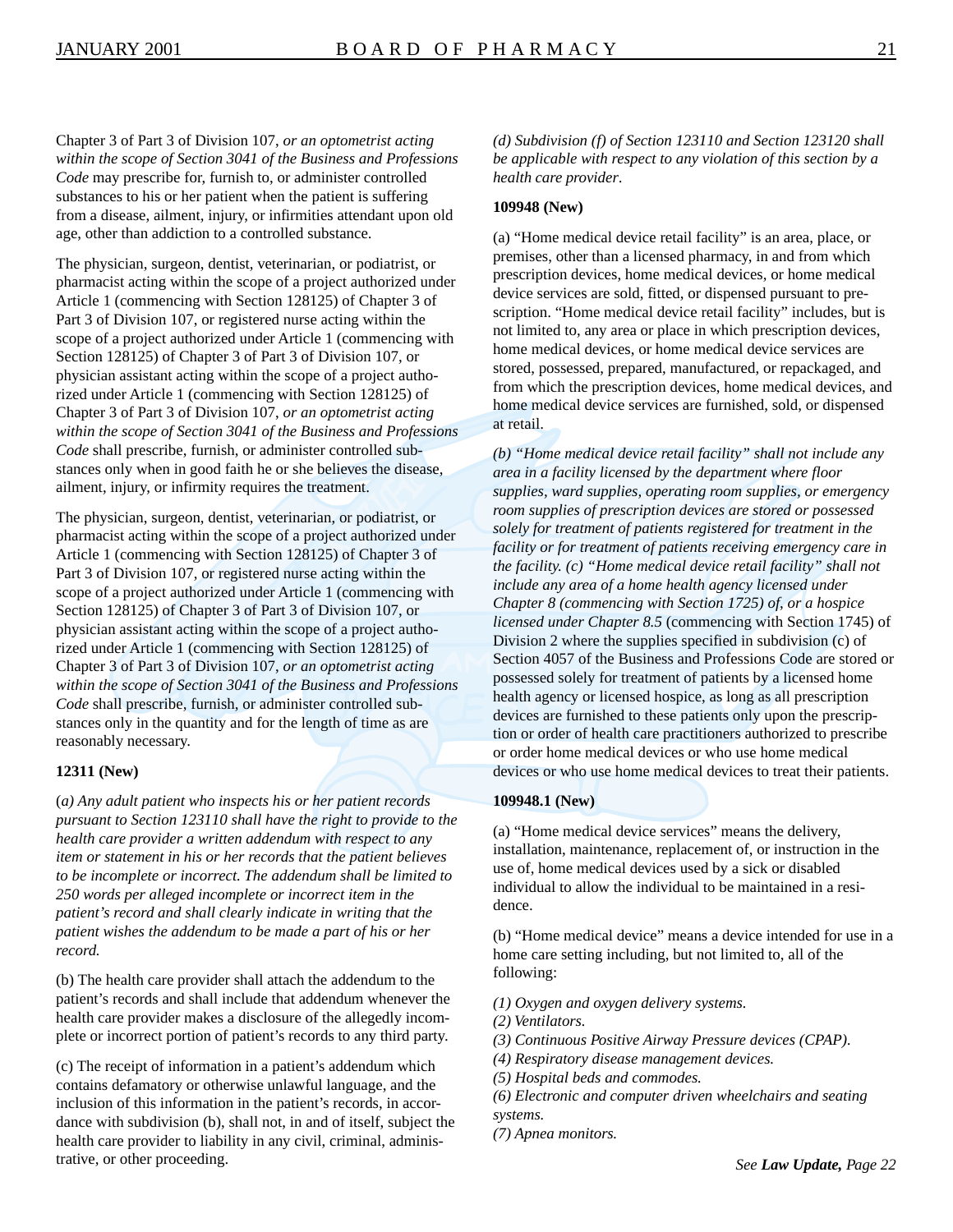*Continued from Page 21* 

*(8) Low air loss continuous pressure management devices. (9) Transcutaneous Electrical Nerve Stimulator (TENS) units.* 

*(10) Prescription devices.* 

*(11) Medical gases for human consumption.* 

*(12) Disposable medical supplies including, but not limited to, incontinence supplies as defined in Section 14125.1 of the Welfare and Institutions Code.* 

*(13) In vitro diagnostic tests.* 

*(14) Any other similar device as defined in regulations adopted by the department.* 

(c) The term "home medical device" does not include any of the following:

(1) Devices used or dispensed in the normal course of treating patients by hospitals and nursing facilities, other than devices delivered or dispensed by a separate unit or subsidiary corporation of a hospital or nursing facility or agency that is in the business of delivering home medical devices to an individual's residence.

(2) Prosthetics and orthotics.

(3) Automated external defibrillators (AEDs).

(4) Devices provided through a physician's office incident to a physician's service.

(5) Devices provided by a licensed pharmacist that are used to administer drugs that can be dispensed only by a licensed pharmacist.

(6) Enteral and parenteral devices provided by a licensed pharmacist.

#### **[111656.13](https://111656.13) (New)**

(a) Any entity that prior to July 1, 2001, holds a current, valid license as a medical device retailer pursuant to Section 4130 of the Business and Professions Code, shall be deemed to be a licensed home medical device retail facility until the expiration of that license if the entity is in compliance with all applicable criteria for obtaining a license as a home medical device retail facility.

*(b) Any entity that was not required to obtain a license as a medical device retailer in order to provide equipment or services prior to July 1, 2001, and that is required to obtain a license as a home medical device retail facility pursuant to Section 111656, shall apply for a license as a home medical device retail facility by July 1, 2001; however, the requirement for licensure shall only apply to those entities on and after January 1, 2002.* 

## **Civil Code**

#### **56.07 (New)**

(a) Except as provided in subdivision (c), upon the patient's written request, any corporation described in Section 56.06, or any other entity that compiles or maintains medical information for any reason, shall provide the patient, at no charge, with a copy of any medical profile, summary, or information maintained by the corporation or entity with respect to the patient.

(b) A request by a patient pursuant to this section shall not be deemed to be an authorization by the patient for the release or disclosure of any information to any person or entity other than the patient.

*medical information compiled or maintained by a fire and casualty insurer or its retained counsel in the regular course of investigating or litigating a claim under a policy of insurance that it has written. For the* purposes of this section, a fire and casualty insurer is an insurer writing policies that may be sold by a fire and casualty licensee pursuant to Section 1625 of the Insurance Code. *(c) This section shall not apply to any patient records that are subject to inspection by the patient pursuant to Section 123110 of the Health and Safety Code and shall not be deemed to limit the right of a health care provider to charge a fee for the preparation of a summary of patient records as provided in Section 123130 of the Health and Safety Code. This section shall not apply to a health care service plan licensed pursuant to Chapter 2.2 (commencing with Section 1340) of Division 2 of the Health and Safety Code or a disability insurer licensed pursuant to the Insurance Code. This section shall not apply to* 

#### **56.10 (Amended)**

(a) No provider of health care, health care service plan, or contractor shall disclose medical information regarding a patient of the provider of health care or an enrollee or subscriber of a health care service plan without first obtaining an authorization, except as provided in subdivision (b) or (c).

(b) A provider of health care, a health care service plan, or a contractor shall disclose medical information if the disclosure is compelled by any of the following:

(1) By a court pursuant to an order of that court.

(2) By a board, commission, or administrative agency for purposes of adjudication pursuant to its lawful authority.

(3) By a party to a proceeding before a court or administrative agency pursuant to a subpoena, subpoena duces tecum, notice to appear served pursuant to Section 1987 of the Code of Civil Procedure, or any provision authorizing discovery in a proceeding before a court or administrative agency.

(4) By a board, commission, or administrative agency pursuant to an investigative subpoena issued under Article 2 (commencing with Section 11180) of Chapter 2 of Part 1 of Division 3 of Title 2 of the Government Code.

(5) By an arbitrator or arbitration panel, when arbitration is lawfully requested by either party, pursuant to a subpoena duces tecum issued under Section 1282.6 of the Code of Civil Procedure, or any other provision authorizing discovery in a proceeding before an arbitrator or arbitration panel.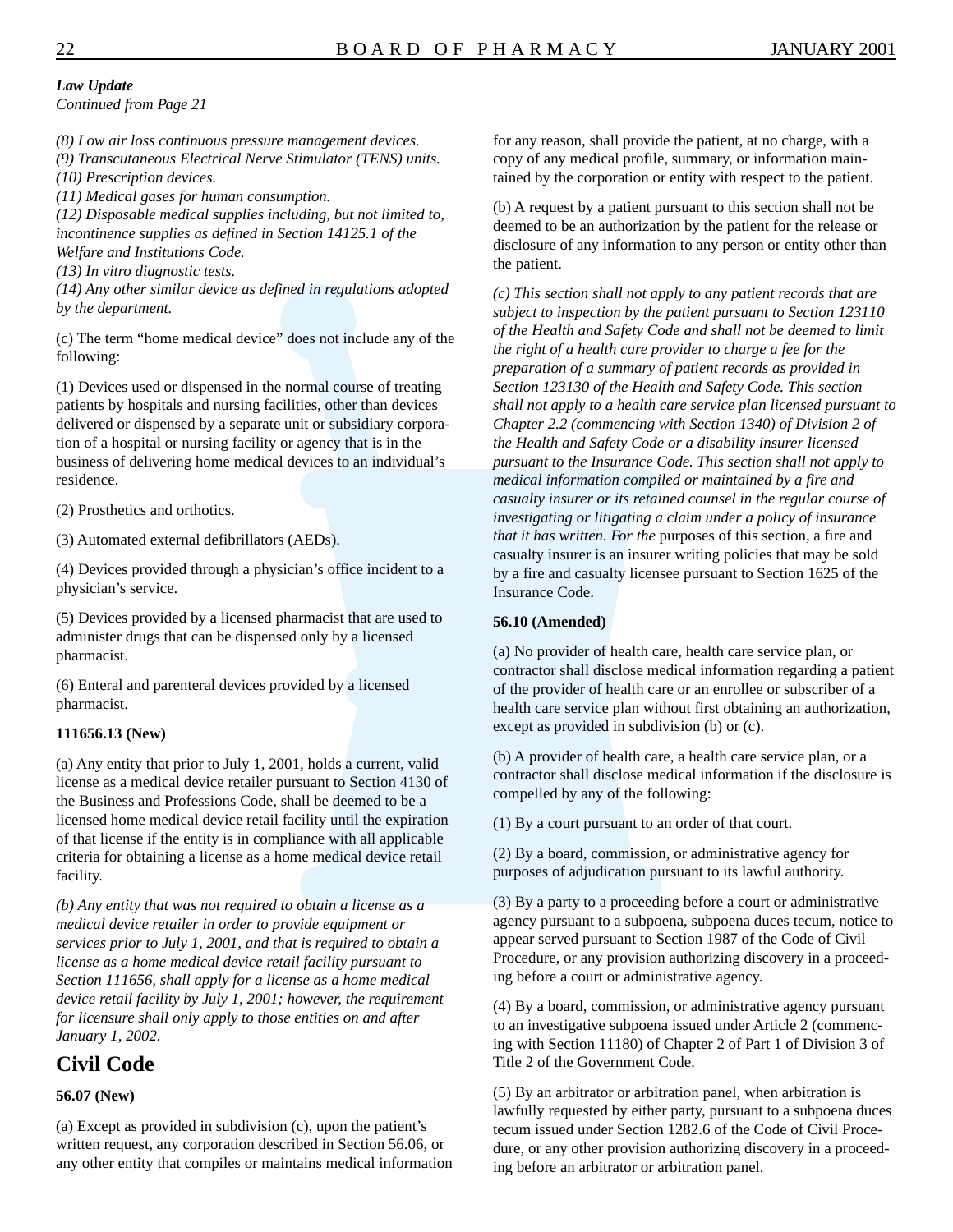(6) By a search warrant lawfully issued to a governmental law enforcement agency.

(7) By the patient or the patient's representative pursuant to Chapter 1 (commencing with Section 123100) of Part 1 of Division 106 of the Health and Safety Code.

(8) When otherwise specifically required by law.

(c) A provider of health care, or a health care service plan may disclose medical information as follows:

(1) The information may be disclosed to providers of health care, health care service plans, contractor's or other health care professionals or facilities for purposes of diagnosis or treatment of the patient. This includes, in an emergency situation, the communication of patient information by radio transmission or other means between emergency medical personnel at the scene of an emergency, or in an emergency medical transport vehicle, and emergency medical personnel at a health facility licensed pursuant to Chapter 2 (commencing with Section 1250) of Division 2 of the Health and Safety Code.

(2) The information may be disclosed to an insurer, employer, health care service plan, hospital service plan, employee benefit plan, governmental authority, contractor or any other person or entity responsible for paying for health care services rendered to the patient, to the extent necessary to allow responsibility for payment to be determined and payment to be made. If (A) the patient is, by reason of a comatose or other disabling medical condition, unable to consent to the disclosure of medical information and (B) no other arrangements have been made to pay for the health care services being rendered to the patient, the information may be disclosed to a governmental authority to the extent necessary to determine the patient's eligibility for, and to obtain, payment under a governmental program for health care services provided to the patient. The information may also be disclosed to another provider of health care or health care service plan as necessary to assist the other provider or health care service plan in obtaining payment for health care services rendered by that provider of health care or health care service plan to the patient.

(3) The information may be disclosed to any person or entity that provides billing, claims management, medical data processing, or other administrative services for providers of health care or health care service plans or for any of the persons or entities specified in paragraph (2). However, no information so disclosed shall be further disclosed by the recipient in any way that would be violative of this part.

(4) The information may be disclosed to organized committees and agents of professional societies or of medical staffs of licensed hospitals, licensed health care service plans, professional standards review organizations, independent medical review organizations and their selected reviewers utilization and quality control peer review organizations as established by Congress in Public Law 97-248 in 1982, contractors or persons or organizations insuring, responsible for, or defending professional liability that a provider may incur, if the committees, agents, health care service plans, organizations, reviewers, contractors or persons are engaged in reviewing the competence or qualifications of health care professionals or in reviewing health care services with respect to medical necessity, level of care, quality of care, or justification of charges.

(5) The information in the possession of any provider of health care or health care service plan may be reviewed by any private or public body responsible for licensing or accrediting the provider of health care or health care service plan. However, no patient identifying medical information may be removed from the premises except as expressly permitted or required elsewhere by law, nor shall that information be further disclosed by the recipient in any way that would violate this part.

(6) The information may be disclosed to the county coroner in the course of an investigation by the coroner's office.

(7) The information may be disclosed to public agencies, clinical investigators, including investigators conducting epidemiologic studies, health care research organizations, and accredited public or private nonprofit educational or health care institutions for bona fide research purposes. However, no information so disclosed shall be further disclosed by the recipient in any way that would disclose the identity of any patient or be violative of this part.

(8) A provider of health care or health care service plan that has created medical information as a result of employment-related health care services to an employee conducted at the specific prior written request and expense of the employer may disclose to the employee's employer that part of the information that:

(A) Is relevant in a lawsuit, arbitration, grievance, or other claim or challenge to which the employer and the employee are parties and in which the patient has placed in issue his or her medical history, mental or physical condition, or treatment, provided that information may only be used or disclosed in connection with that proceeding.

(B) Describes functional limitations of the patient that may entitle the patient to leave from work for medical reasons or limit the patient's fitness to perform his or her present employment, provided that no statement of medical cause is included in the information disclosed.

(9) Unless the provider of health care or health care service plan is notified in writing of an agreement by the sponsor, insurer, or administrator to the contrary, the information may be disclosed to a sponsor, insurer, or administrator of a group or individual insured or uninsured plan or policy that the patient seeks coverage by or benefits from, if the information was created by the provider of health care or health care service plan as the result of services conducted at the specific prior written request and expense of the sponsor, insurer, or administrator for the purpose of evaluating the application for coverage or benefits.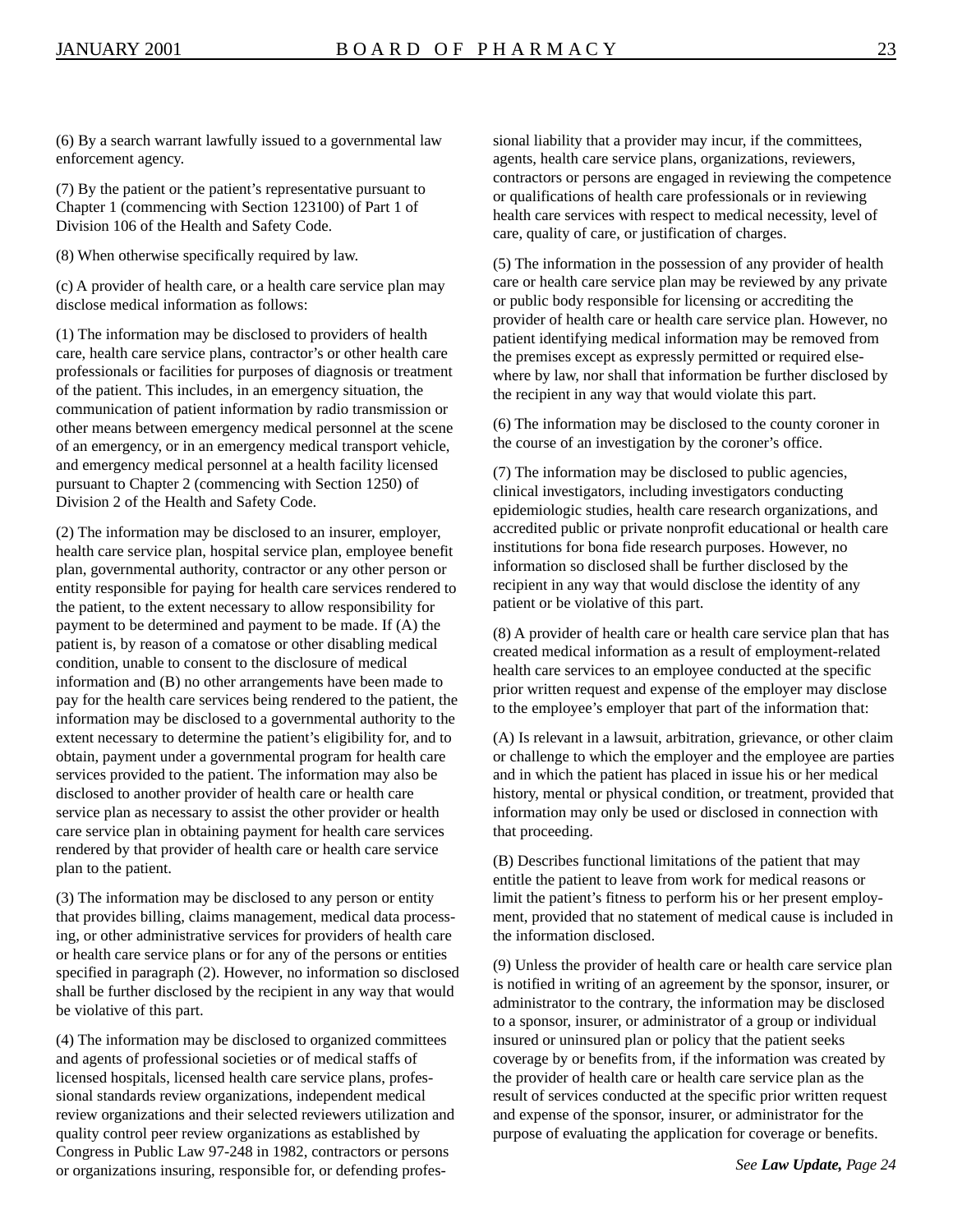### *Continued from Page 23*

(10) The information may be disclosed to a health care service plan by providers of health care that contract with the health care service plan and may be transferred among providers of health care that contract with the health care service plan, for the purpose of administering the health care service plan. Medical information may not otherwise be disclosed by a health care service plan except in accordance with the provisions of this part.

(11) Nothing in this part shall prevent the disclosure by a provider of health care or a health care service plan to an insurance institution, agent, or support organization, subject to Article 6.6 (commencing with Section 791) of Part 2 of Division 1 of the Insurance Code, of medical information if the insurance institution, agent, or support organization has complied with all requirements for obtaining the information pursuant to Article 6.6 (commencing with Section 791) of Part 2 of Division 1 of the Insurance Code.

(12) The information relevant to the patient's condition and care and treatment provided may be disclosed to a probate court investigator engaged in determining the need for an initial conservatorship or continuation of an existent conservatorship, if the patient is unable to give informed consent, or to a probate court investigator, probation officer, or domestic relations investigator engaged in determining the need for an initial guardianship or continuation of an existent guardianship.

(13) The information may be disclosed to an organ procurement organization or a tissue bank processing the tissue of a decedent for transplantation into the body of another person, but only with respect to the donating decedent, for the purpose of aiding the transplant. For the purpose of this paragraph, the terms "tissue bank" and "tissue" have the same meaning as defined in Section 1635 of the Health and Safety Code.

(14) The information may be disclosed when the disclosure is otherwise specifically authorized by law, such as the voluntary reporting, either directly or indirectly, to the federal Food and Drug Administration of adverse events related to drug products or medical device problems.

(15) Basic information including the patient's name, city of residence, age, sex, and general condition may be disclosed to a state or federally recognized disaster relief organization for the purpose of responding to disaster welfare inquiries.

(16) The information may be disclosed to a third party for purposes of encoding, encrypting, or otherwise anonymizing data. However, no information so disclosed shall be further disclosed by the recipient in any way that would be violative of this part, including the unauthorized manipulation of coded or encrypted medical information that reveals individually identifiable medical information.

(17) For purposes of disease management programs and services as defined in Section 1399.901 of the Health and Safety Code, information may be disclosed as follows: (A) to any entity contracting with a health care service plan or the health care

service plan's contractors to monitor or administer care of enrollees for a covered benefit, provided that the disease management services and care are authorized by a treating physician, or (B) to any disease management organization, as defined in Section 1399.900 of the Health and Safety Code, that complies fully with the physician authorization requirements of Section 1399.902 of the Health and Safety Code, provided that the health care service plan or its contractor provides or has provided a description of the disease management services to a treating physician or to the health care service plan's or contractor's network of physicians. Nothing in this paragraph shall be construed to require physician authorization for the care or treatment of the adherents of any well-recognized church or religious denomination who depend solely upon prayer or spiritual means for healing in the practice of the religion of that church or denomination.

(d) Except to the extent expressly authorized by the patient or enrollee or subscriber or as provided by subdivisions (b) and (c), no provider of health care, health care service plan contractor, *or corporation and its subsidiaries and affiliates* shall intentionally share, sell, or otherwise use any medical information for any purpose not necessary to provide health care services to the patient.

(e) Except to the extent expressly authorized by the patient or enrollee or subscriber or as provided by subdivisions (b) and (c), no contractor *or corporation and its subsidiaries and affiliates*  shall further disclose medical information regarding a patient of the provider of health care or an enrollee or subscriber of a health care service plan or insurer or self-insured employer received under this section to any person or entity that is not engaged in providing direct health care services to the patient or his or her provider of health care or health care service plan or insurer or self-insured employer.

#### **56.11 (Amended)**

*Any person or entity that wishes to obtain medical information pursuant to subdivision (a) of Section 56.10, other than a person or entity authorized to receive medical information pursuant to subdivision (b) or (c) of Section 56.10, shall obtain a valid authorization for the release of this information.* An authorization for the release of medical information by a provider of health care, a health care service plan, or contractor shall be valid if it:

(a) Is handwritten by the person who signs it or is in typeface no smaller than 8-point type.

(b) Is clearly separate from any other language present on the same page and is executed by a signature which serves no other purpose than to execute the authorization.

(c) Is signed and dated by one of the following:

(1) The patient. A patient who is a minor may only sign an authorization for the release of medical information obtained by a provider of health care, health care service plan, or contractor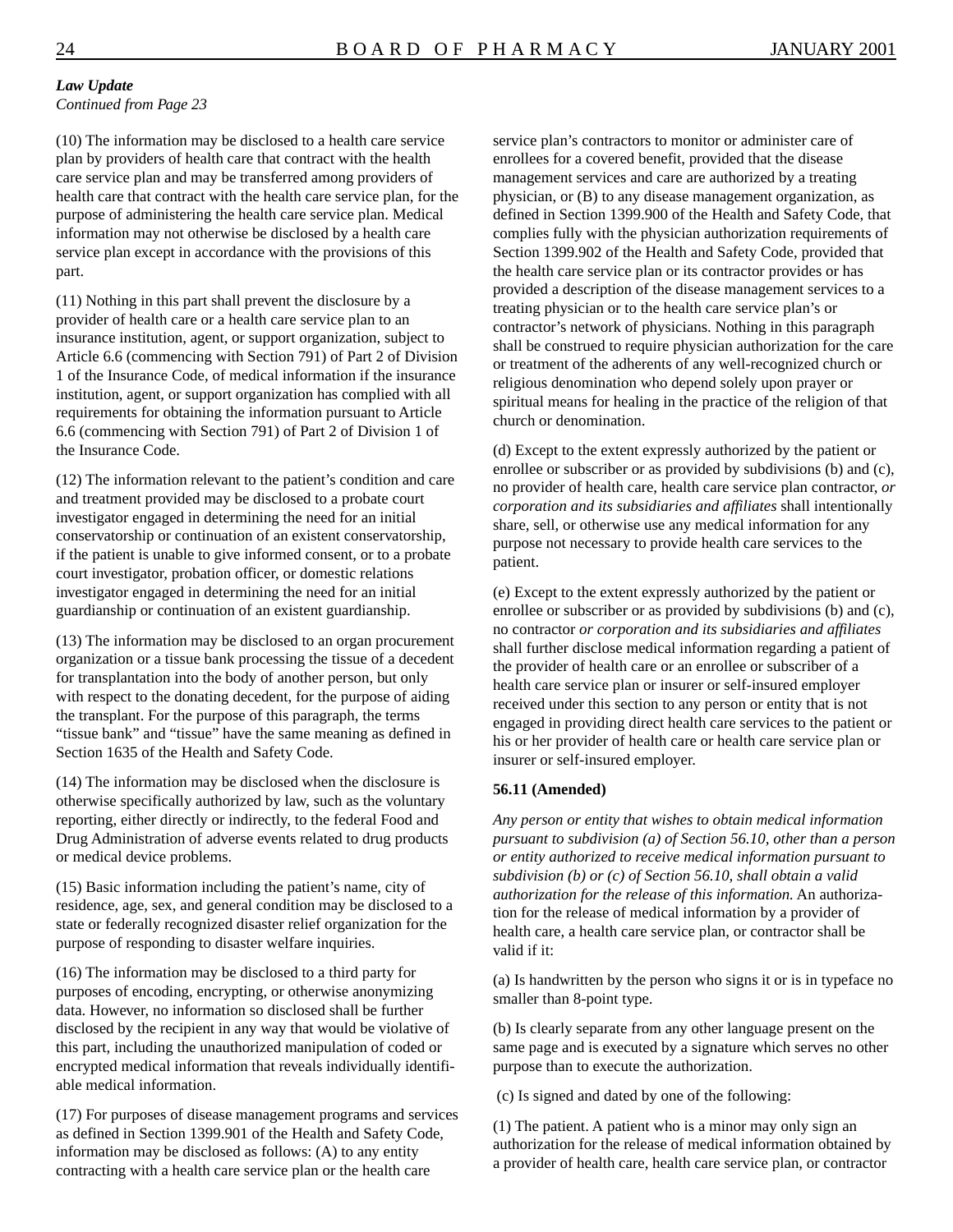in the course of furnishing services to which the minor could lawfully have consented under Part 1 (commencing with Section 25) or Part 2.7 (commencing with Section 60).

(2) The legal representative of the patient, if the patient is a minor or an incompetent. However, authorization may not be given under this subdivision for the disclosure of medical information obtained by the provider of health care, a health care service plan, or a contractor in the course of furnishing services to which a minor patient could lawfully have consented under Part 1 (commencing with Section 25) or Part 2.7 (commencing with Section 60).

sible for the patient, where the medical information is being sought for the sole purpose of processing an application for health insurance or for enrollment in a nonprofit hospital plan, a health care service plan, or an employee benefit plan, and where the patient is to be an enrolled spouse or dependent under the policy or plan. (3) The spouse of the patient or the person financially respon-

(4) The beneficiary or personal representative of a deceased patient.

(d) States the specific uses and limitations on the types of medical information to be disclosed.

(e) States the name or functions of the provider of health care, health care service plan, or contractor that may disclose the medical information.

(f) States the name or functions of the persons or entities authorized to receive the medical information.

(g) States the specific uses and limitations on the use of the medical information by the persons or entities authorized to receive the medical information.

(h) States a specific date after which the provider of health care, health care service plan, or contractor is no longer authorized to disclose the medical information.

(i) Advises the person signing the authorization of the right to receive a copy of the authorization.

## **California Code of Regulations**

#### **1707 Waiver Requirements for Off-Site Storage of Records**

(a) Pursuant to subdivision (e) of Section 4105 of the Business and Professions Code and subdivision (c) of Section 4333 of the Business and Professions Code, a waiver shall be granted to any entity licensed by the board for off-site storage of the records described in subdivisions (a), (b) and (c) of Section 4105 of the Business and Professions Code unless the applicant has, within the preceding five years, failed to produce records pursuant to Section 4081 of the Business and Professions Code or has falsified records covered by Section 4081 of the Business and

Professions Code.

(b) An entity that is granted a waiver pursuant to subdivision (a) shall:

(1) maintain the storage area so that the records are secure, including from unauthorized access; and

(2) be able to produce the records within two business days upon the request of the board or an authorized officer of the law.

cancellation of the waiver, the licensee shall maintain all records at the licensed premises. (c) In the event that a licensee fails to comply with the conditions set forth in subdivision (b), the board may cancel the waiver without a hearing. Upon notification by the board of

(d) A licensee whose waiver has been cancelled pursuant to the provisions set forth in subsection (c) may reapply to the board when compliance with the conditions set forth in subsection (b) can be confirmed by the board.

(e) Notwithstanding any waiver granted pursuant to subdivision (a), all prescription records for non controlled substances shall be maintained on the licensed premises for a period of one year from the date of dispensing.

(f) Notwithstanding any waiver granted pursuant to subdivision (a), all prescription records for controlled substances shall be maintained on the licensed premises for a period of two years from the date of dispensing.

(g) Notwithstanding the requirements of this section, any entity licensed by the board may store the records described in subdivisions (a), (b) and (c) of Section 4105 of the Business and Professions Code in a storage area at the same address or adjoining the licensed premises without obtaining a waiver from the board if the following conditions are met:

(1) The records are readily accessible to the pharmacist-incharge (or other pharmacist on duty, or exemptee) and upon request to the board or any authorized officer of the law.

(2) The storage area is maintained so that the records are secure and so that the confidentiality of any patient-related information is maintained.

Note: Authority cited: Section 4005, Business and Professions Code. Reference: Sections 4081, 4105 and 4333, Business and Professions Code.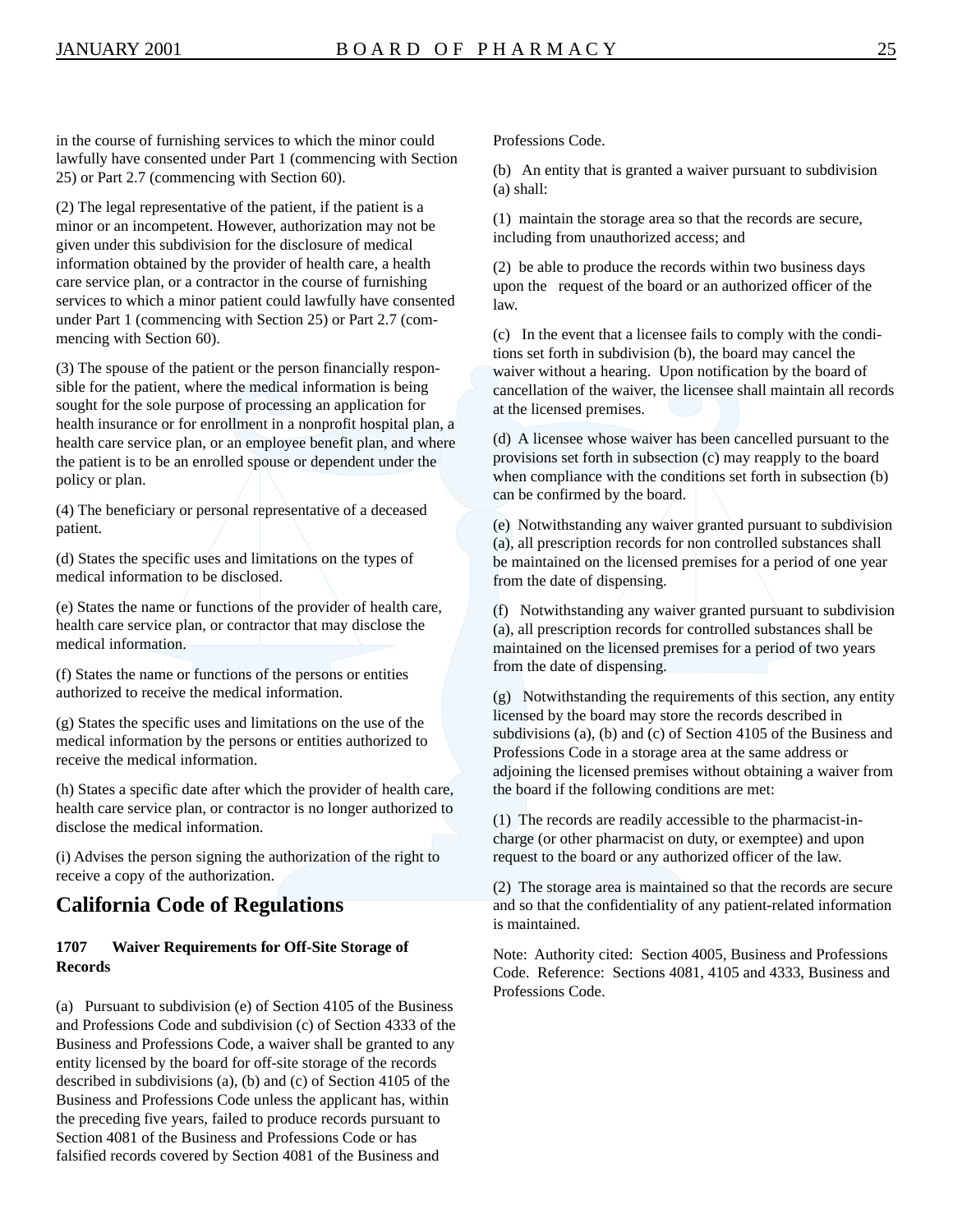

# **How to find prices for Medi-Cal's top 50 prescription drugs**

Quoting those Medi-Cal prescription drug prices for Medicare recipients may now be easier. When asked by a Medicare recipient for the Medi-Cal price for a prescription drug, provider pharmacies are required to quote the Medi-Cal price (reimbursement rate) even if the requestor does not purchase the prescription. Now, instead of making the patient wait until the prescription is "rung up" to learn the price, you can view a reimbursement price list of the 50 top Medi-Cal prescription drugs by accessing the Board's website (<www.pharmacy.ca.gov>). The Board has been advised by the Department of Health Services that the list will be updated approximately every month.

In February last year, a new law-Senate Bill 393 (Speier) Chapter 946, Statutes of 1999 and now found in the Business & Professions Code (B&PC) sections 4425-4427-was enacted entitling Medicare recipients to obtain prescription drugs at a cost no higher than the Medi-Cal reimbursement rate for those drugs, plus a fee set by the Department of Health Services to cover electronic transmission charges (B&PC 4425[a]). However, being able to research the prices on the Board's website will eliminate the electronic transmission charge of \$.18 that the pharmacy is charged per transaction when querying the system using a dummy account.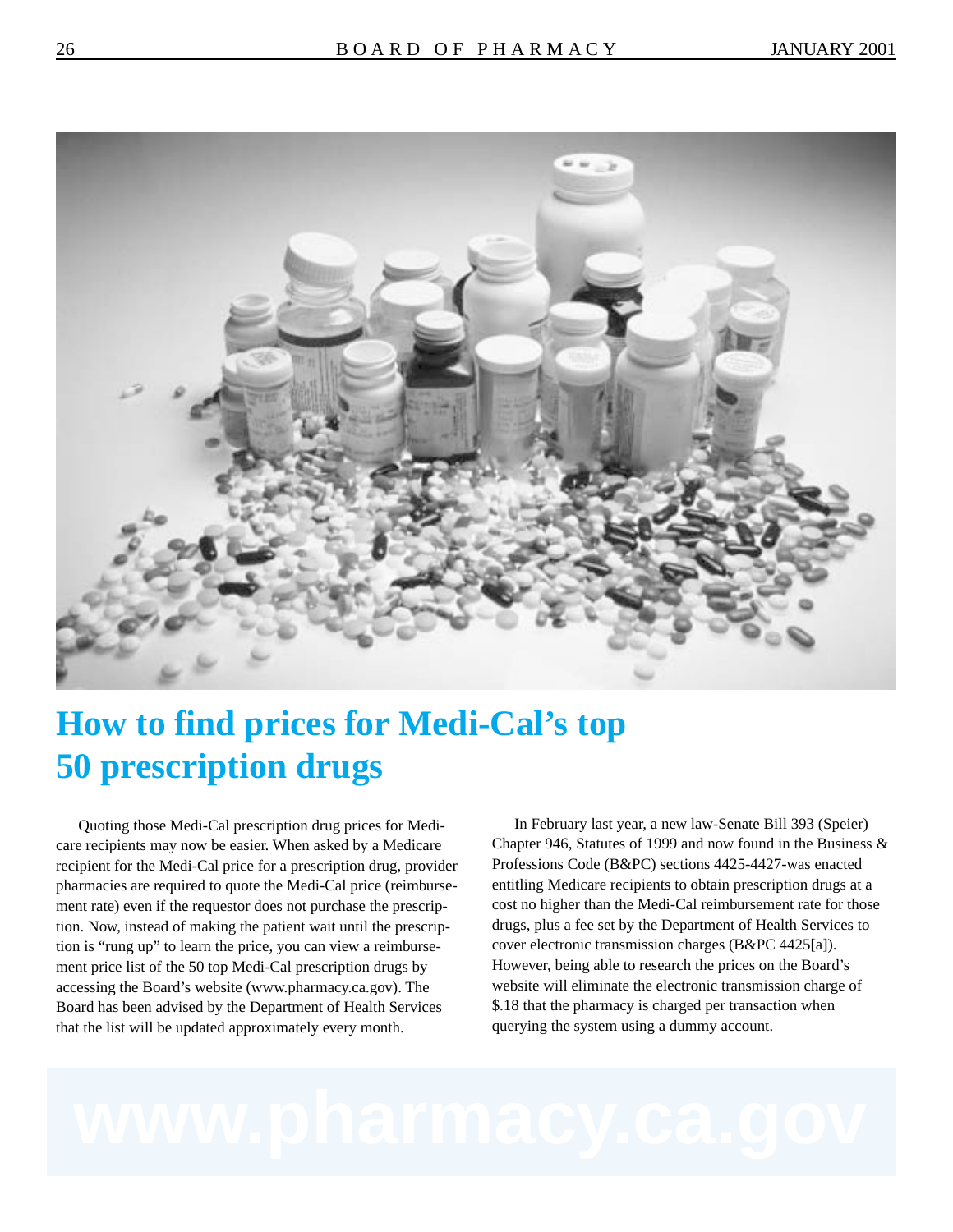### **CHANGE OF ADDRESS FORM Please fax to (916) 327-6308, 322-3561, 323-5743 Or mail to the California State Board of Pharmacy at the above address.**

*Please Print Clearly* 

| Licensee Name:                                                                                                                                                                                                                                                                                          |                   |
|---------------------------------------------------------------------------------------------------------------------------------------------------------------------------------------------------------------------------------------------------------------------------------------------------------|-------------------|
|                                                                                                                                                                                                                                                                                                         |                   |
| License, Permit, or Registration Number (Please include prefix - RPH, INT, TCH)                                                                                                                                                                                                                         |                   |
|                                                                                                                                                                                                                                                                                                         |                   |
| Present address of record:                                                                                                                                                                                                                                                                              |                   |
|                                                                                                                                                                                                                                                                                                         |                   |
|                                                                                                                                                                                                                                                                                                         |                   |
|                                                                                                                                                                                                                                                                                                         |                   |
| Please change my address of record to: (May be post office box, personal mail box, business address, etc.) This<br>address is accessible to the public via written request. All Board mailings-license renewal applications, license renew-<br>als, newsletters, notices, etc.-will go to this address. |                   |
|                                                                                                                                                                                                                                                                                                         |                   |
|                                                                                                                                                                                                                                                                                                         |                   |
|                                                                                                                                                                                                                                                                                                         |                   |
| Confidential residence street address must be listed if the address of record is not your residence address:                                                                                                                                                                                            |                   |
|                                                                                                                                                                                                                                                                                                         |                   |
|                                                                                                                                                                                                                                                                                                         |                   |
|                                                                                                                                                                                                                                                                                                         |                   |
| Social Security Number (for purposes of identification only)                                                                                                                                                                                                                                            | Telephone number: |
|                                                                                                                                                                                                                                                                                                         |                   |
| Signature of licensee:                                                                                                                                                                                                                                                                                  | Date:             |
|                                                                                                                                                                                                                                                                                                         |                   |